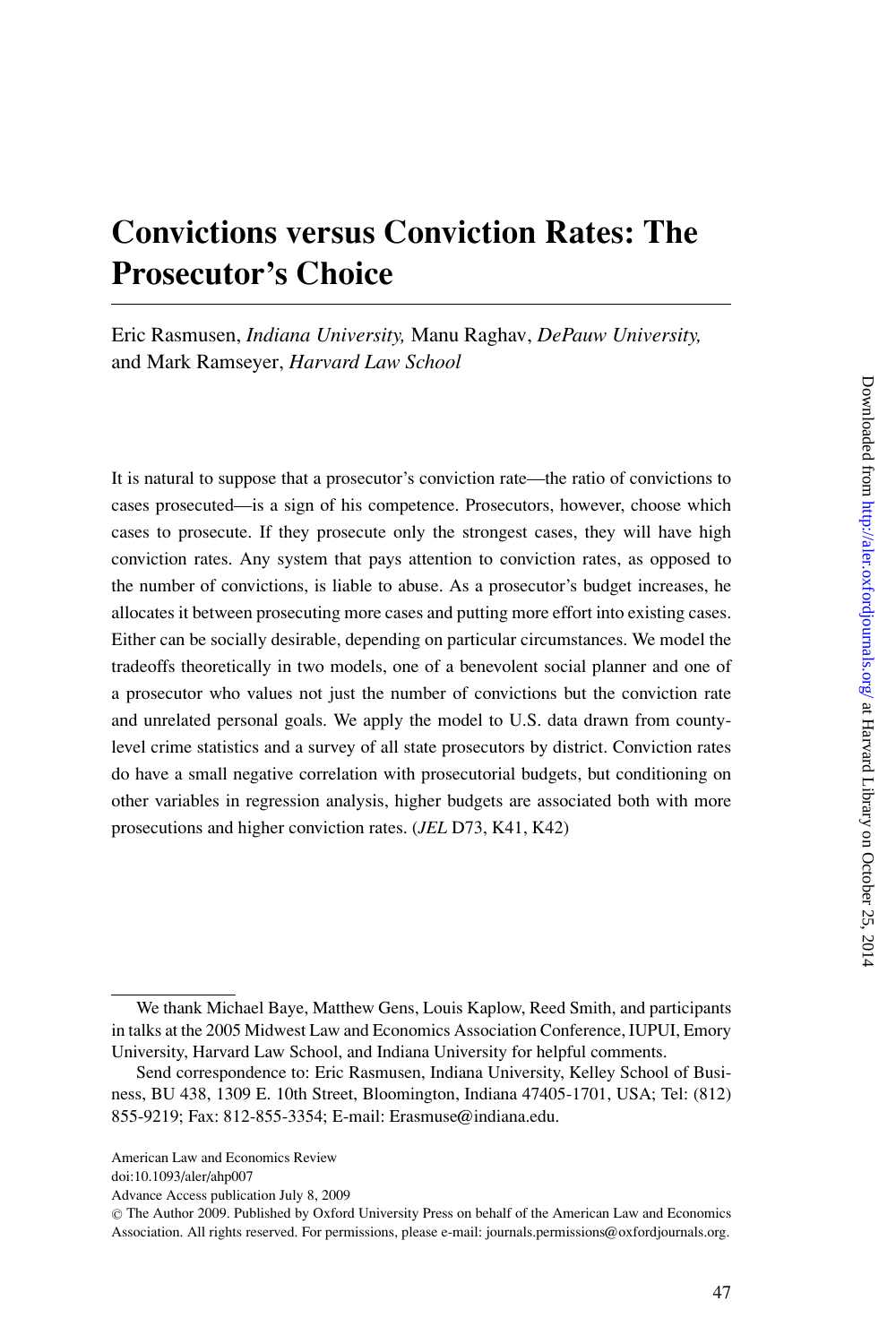# **1. Introduction**

Attorney Thomas Broderick Jr. will formally announce Tuesday that he is a candidate for the Democratic nomination for Madison County prosecutor. He was chief deputy for Prosecutor William F. Lawler Jr. for more than 7 years, claiming a 98% personal conviction rate on cases ranging from drugs to murder.<sup>1</sup>

So reads a typical press release in an election for county prosecutor. The prosecutor's role is one of the most important in criminal justice, yet one of the most neglected by scholarship. Standing between the criminal and the police on the one hand and the courts and prisons on the other, the prosecutor has two jobs. One, as candidate Broderick stresses, is to convince the court to convict. The other is to decide whom to prosecute.

Other things equal, it is good to have a prosecutor who wins cases. But other things are not equal. A prosecutor might choose to prosecute innocent enemies. He might choose to prosecute very few cases. Were he to spend an entire year prosecuting one case, he could easily obtain not a 98% conviction rate, but 100%. A high win rate might actually tell us the prosecutor is slack, not tough. As a former Securities and Exchange Commission examiner said after the SEC failed to respond to explicit warnings about the Madoff Ponzi scheme:

During my time at the SEC, I heard the excuses about why cases that we, the examination staff, uncovered failed to warrant actions by the enforcement staff. Too small—best wishes to the small investors involved. Too complicated—derivatives would fall under this category. Too politically connected—don't want to rock the boat. In many ways, the Madoff fraud shares the same excuses for not being uncovered as the unmitigated disasters that were Fannie Mae and Freddie Mac, AIG and the subprime mortgage lenders.

Part of the problem is that enforcement likes to bat 1.000, because of the way the system works, meaning they like to bring only cases they will win. I recall that anything less than that resulted in warning letters or no actions whatsoever.<sup>2</sup>

<sup>1. &</sup>quot;Attorney Says He'll Be Candidate for Prosecutor," *Indianapolis Star*, January 17, 1998, at N02.

<sup>2.</sup> Eric W. Bright, "It Isn't Surprising That SEC Missed Madoff's Scam," letter to the editor, *The Wall Street Journal,* 22 December 2008, http://online.wsj.com/ article/SB123000061773329323.html.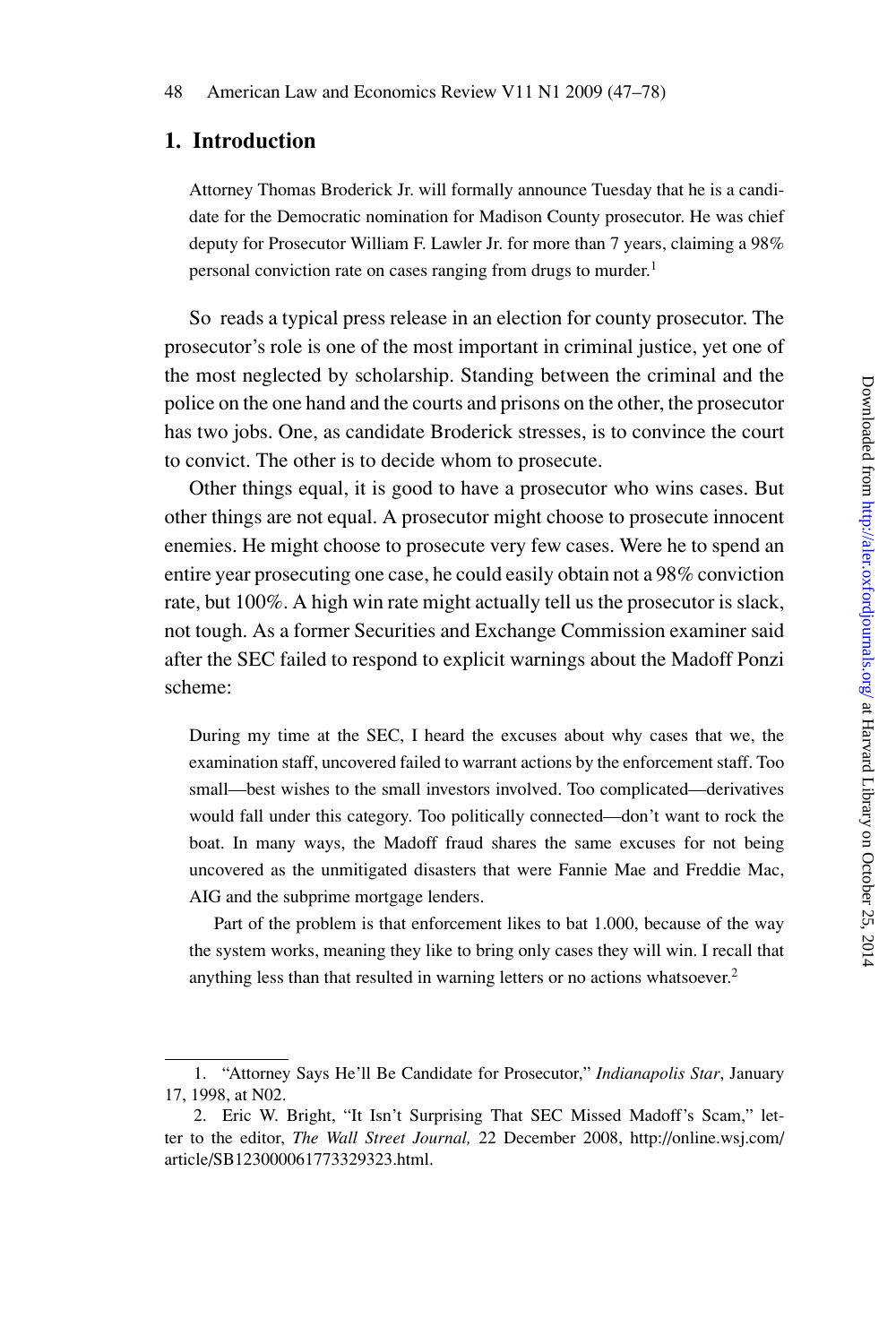In this article, we focus on the problem of case selection: whether to allocate resources broadly over many cases or intensively to a few cases. Consider the contrast between the United States and Japan. Conviction rates are high in both countries, but higher in Japan. American state prosecutors win 85% of their felony cases and 90% of their misdemeanors. Federal prosecutors win 90%. Yet Japanese prosecutors win 99.9%.3 This is not due to any biased judicial incentives: judges do not suffer a career hit for acquitting defendants (Ramseyer and Rasmusen, 2001).

The contrast between the United States and Japan holds true even among contested cases. Although Japanese law does not allow plea bargains, defendants can confess, and those who do confess receive lighter sentences. Among Japanese defendants who contested their guilt in 2004, 98.4% were convicted. Among U.S. federal defendants who contested their guilt in 2003, only 83% were convicted.4 Japanese courts really do seem tougher.

Might not case selection explain the difference better than toughness? Suppose Japanese prosecutors drop all but their strongest cases. After all, their resources are stretched thin. Japan employs about 1,200 prosecutors. With twice the population, the United States employs 32,000. Japan has less crime, but that hardly explains the difference. Each year, police in the United States make about 14 million non-traffic arrests—438 crimes per prosecutor. Japanese police clear about 1.4 million Criminal Code violations per year—1,166 crimes per prosecutor. The number of crimes is low in Japan, but the number of prosecutors is even lower.

Differences in prosecution rates (prosecutions/crimes) reflect this difference in workload. In 1994, U.S. state courts convicted 870,000 people of felonies, and the federal courts another 44,000. Combining this with the FBI's figure of 2.2 million arrests for index crimes yields a 42% prosecution/arrest ratio for serious crimes (note that the 14 million arrests figure mentioned earlier includes misdemeanors; there are many fewer index crime arrests). In Japan, by contrast, prosecutors only prosecuted only 14% of the 1.4 million people arrested for Criminal Code violations in 2002. The comparison is crude—the crime data is not strictly comparable. But it does

<sup>3.</sup> The conviction rates for U.S. state prosecutors are obtained from the Census of Prosecutors, 2001, and for federal prosecutors from http://www.ojp.usdoj.gov/ bjs/pub/press/fcjt03pr.htm. For Japanese sources, see Ramseyer and Rasmusen (2003), chap. 6.

<sup>4.</sup> Table 12 of http://www.ojp.usdoj.gov/bjs/pub/pdf/fcjt03.pdf.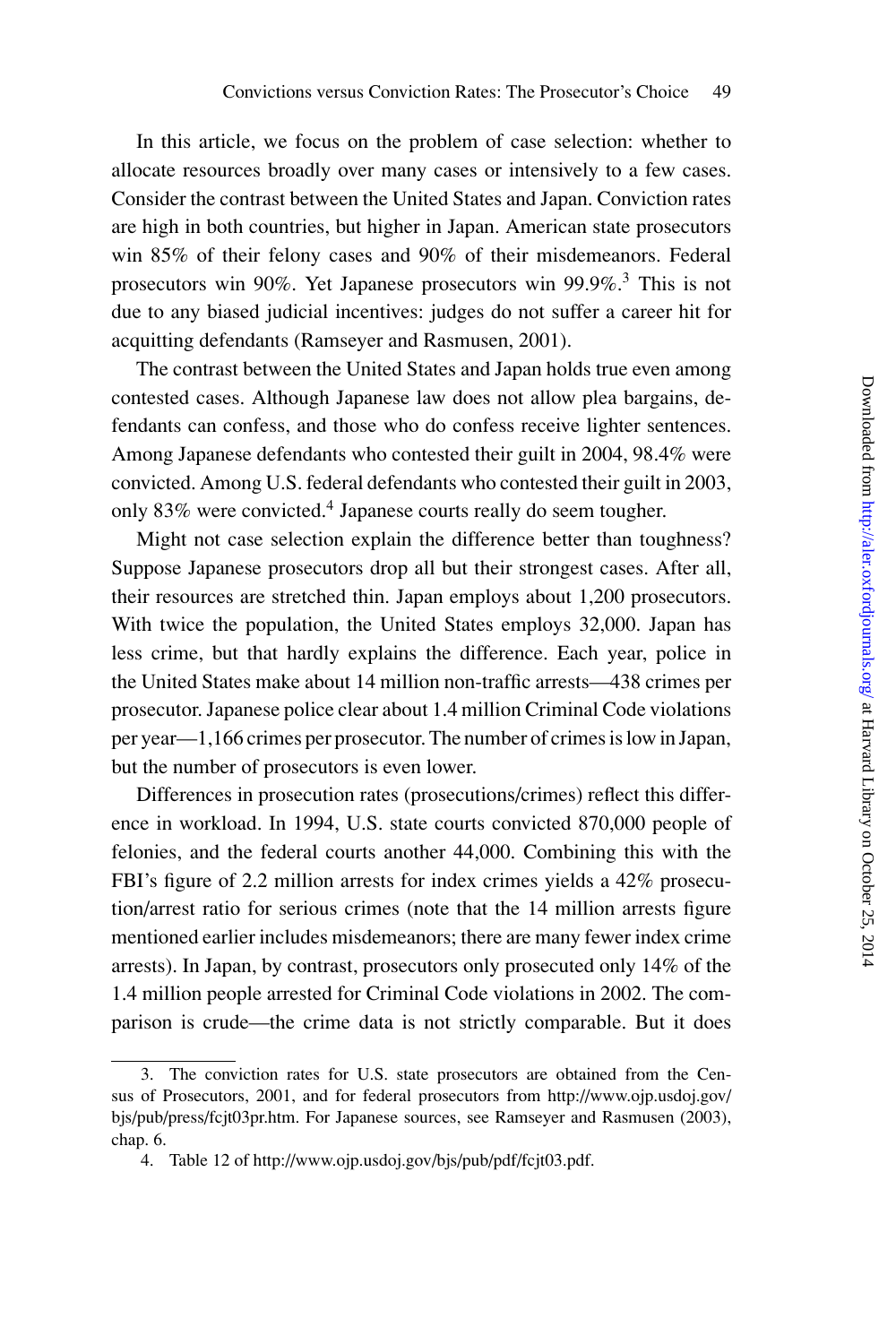suggest that Japanese prosecutors allocate their scarce time to the cases with the strongest evidence.<sup>5</sup> The lower budget in Japan leads to a lower prosecution rate. Might the lower budget in Japan be raising the conviction rate (convictions/prosecutions)?

In civil cases, Priest and Klein (1984) famously explained how the selection dynamic affected verdict rates. We may observe plaintiffs winning 90% of the cases, they noted, but that does not tell us about the strength of the plaintiffs' cases generally. Instead, it tells us only about their strength in the subset of cases in which the plaintiffs could not agree with the defendant about what would happen at trial. Quite possibly (but not necessarily), the plaintiffs would have lost most of their claims—but because they knew they would lose they settled out-of-court for small sums.

The same dynamic applies to criminal cases. Conviction rates at trial do not tell us about the strength of the prosecutors' cases generally. Instead, the rates tell us only about the strength of those few cases the prosecutor chooses to pursue and the defendant chooses to contest. In the United States, only 4% of the defendants go to trial. In the data discussed above, 61% of the actual trials were bench trials and 39% jury trials. 85% ended in guilty verdicts and  $15\%$  in acquittal.<sup>6</sup> A better measure than conviction rates of a prosecutor's effectiveness is his ability to handle plea bargains (which after all, have a greater bearing on the aggregate punishments he is able to obtain): how many defendants plead guilty, and what sentences do they receive?

Rather than examine trial conviction rates, in the article below we look at conviction rates for all cases pursued, whether through plea bargaining or through trial. This has more meaning than trial wins alone, because if a prosecutor does not even pursue a case he has failed to punish the criminal. A high conviction rate might still indicate lenient plea bargains, but he has at least done better than if he had dropped the case. We will also look at a

<sup>5.</sup> For a dissenting view, see Saxonhouse (2001). For more on the prosecutorial system in Japan, see the book by Johnson (2001).

<sup>6.</sup> This implies the percentage of hung juries was close to zero, which is surprising. A different study of state and federal courts found that 6.2% of juries were hung. Nicole L. Mott, "Part II: The Role of Juries in State Courts," p. 101, Brian Ostrom, Neal B. Kauder, and Robert C. LaFountain, "Examining the Work of State Courts, 2001" (Williamsburg, VA: National Center for State Courts, 2002) http://www.ncsconline.org/D\_Research/csp/ 2001\_Files/2001\_Part\_II\_Section.pdf.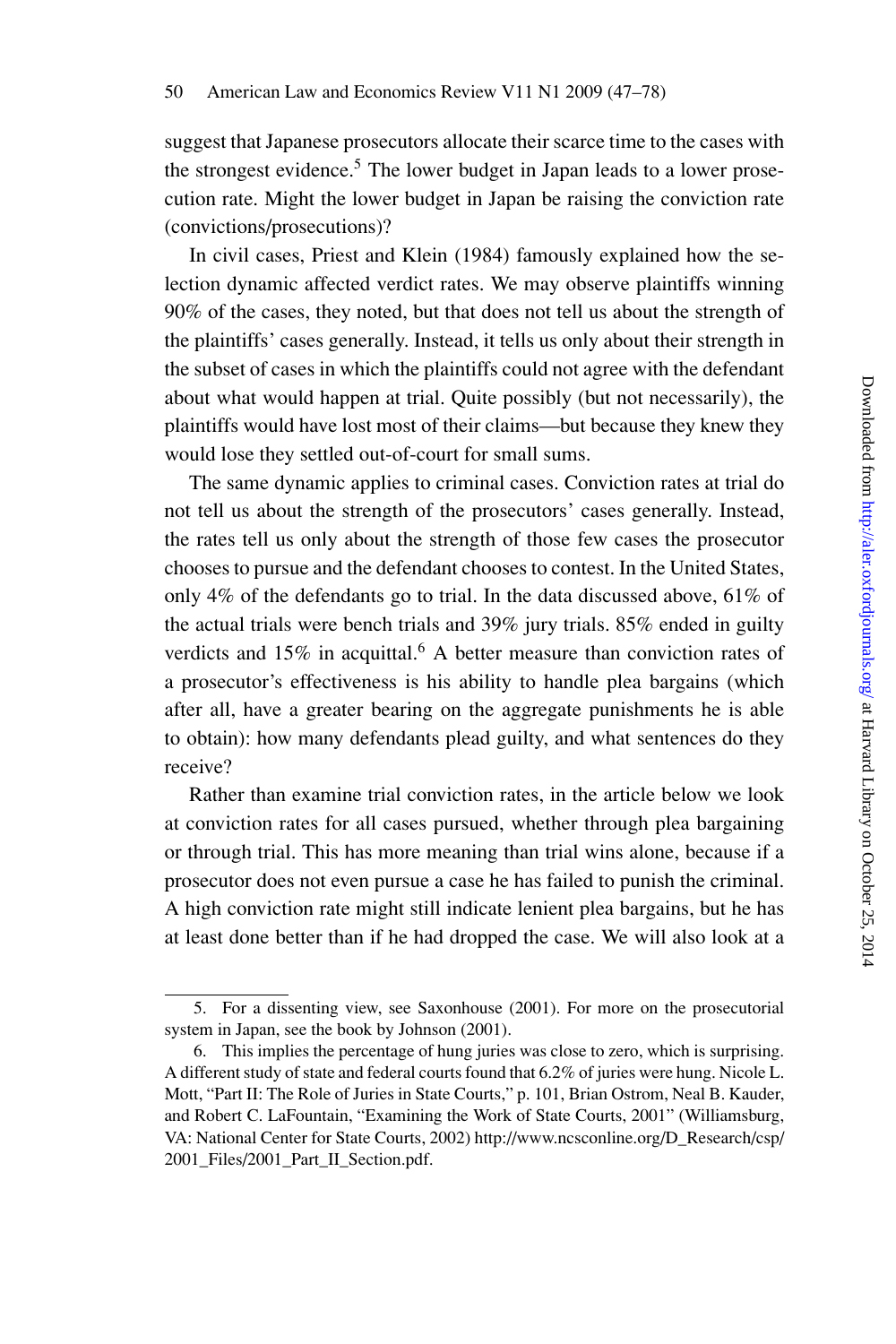prosecutor's choice of cases to prosecute. In Japan, prosecutors apparently prosecute only the easiest cases, and we ask whether the same pattern exists in the United States.

We begin with two models of prosecutorial behavior: (a) a prosecutor who, as social planner, maximizes criminal sentences, and (b) a prosecutor who balances that goal against a high conviction rate and other personal objectives. We then use data on the level of counties and state prosecutor districts to explore the relationship between prosecution rates, conviction rates, and budgets. Ultimately, we show that elected prosecutors may respond to electoral pressure by using resources to raise their conviction rates beyond the levels a social planner would choose, and thereby (by reducing the number of cases pursued) to lower the total punishment imposed.

### **2. The Literature on Prosecutors**

A complaint at least as old as Forst and Brosi (1977) is that prosecutors have been insufficiently studied, either with theory or empirics. That article did build a theoretical model of the prosecutor as attempting to achieve penalties based on the seriousness of the crime and the past record of the criminal given limited resources and the possibility of plea bargaining. Their article built on the simpler model of Landes (1971) and tested the theory with regressions on data at the level of the individual. Other studies have also looked at the variables determining which cases are prosecuted. Myers & Hagan (1979) and Albonetti, (1986) run regressions on individual case data, and Rainville (2001) uses a survey of 77 prosecutors that asked them about their policies of when to prosecute and when to drop. Boylan (2004) looks at the internal workings of federal prosecutor offices and finds that more experienced U.S. Attorneys put priority on crimes that have longer prison sentences. Glaeser, Kessler and Piehl (2000) look at how cases are handled depending on whether the defendant is represented by private counsel instead of a public defender. They find that in districts with high lawyers' salaries, defendants represented by private counsel are more likely to be prosecuted by assistant U.S. attorneys than by state and local prosecutors.

The closest paper to the present one is Rhodes (1976). Rhodes looks at how the prosecutor uses increased budget to bring more prosecutions and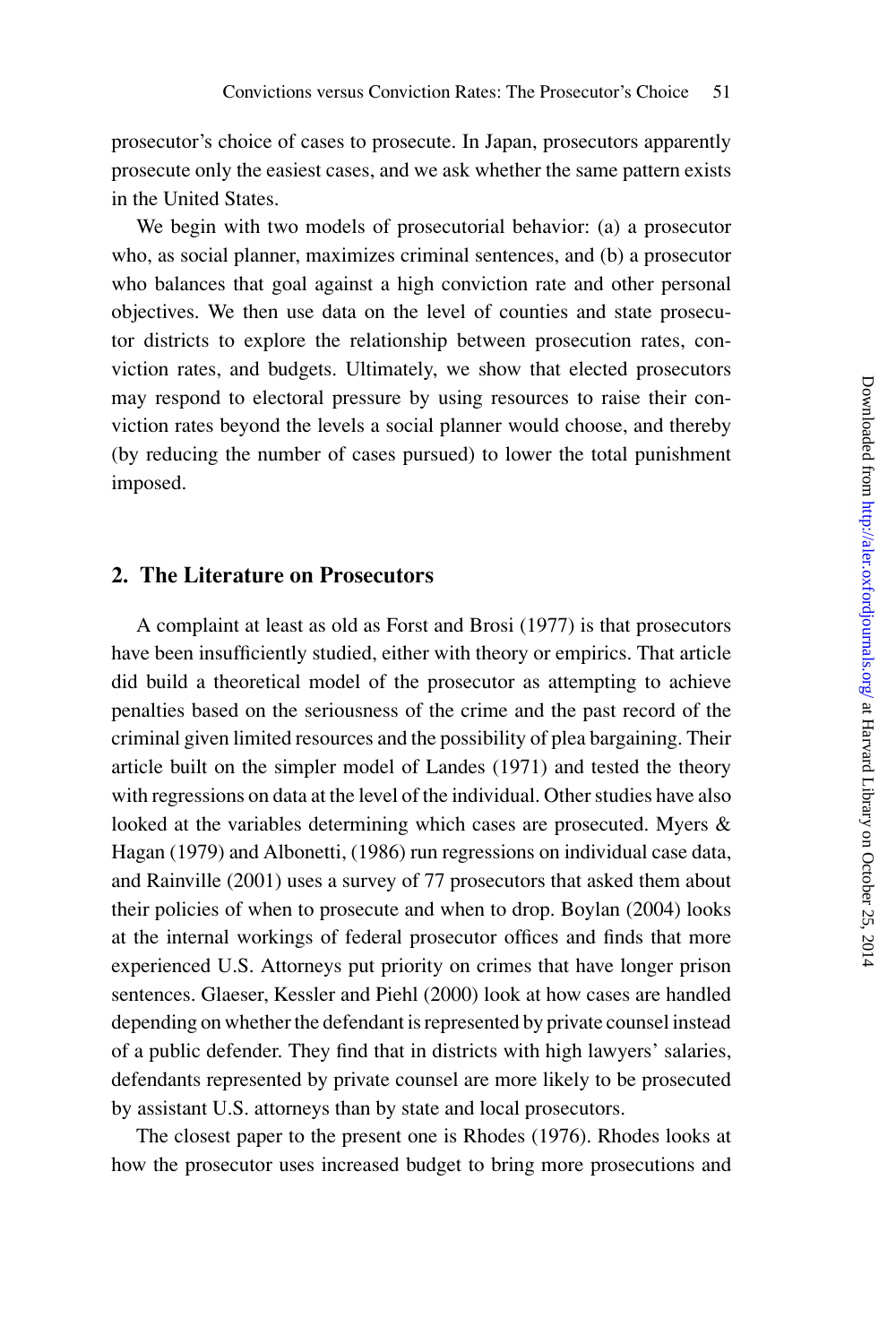reduce the leniency of his plea bargains. He uses data from 84 federal district courts to run regressions of case dispositions on prosecutor resources and variables such as the fraction of defendants with criminal records in the district. He acknowledges the endogeneity problem for the budget, but does not attempt to instrument for it.

Boylan (2005) has examined the incentives of federal prosecutors by seeing what affects the likelihood that U.S. Attorneys (the chief attorneys in federal prosecution offices) later become federal judges, a common career goal for them. He finds that a prosecutor's conviction rate and number of indictments do not affect prosecutor's success, but the number of prison months achieved does matter. As we will see, the results of Boylan (2005) tend to support our model below of the prosecutor acting purely in the public interest, in his special context of U.S. federal prosecutors. Federal prosecutors are appointed, not elected, and the crimes they prosecute are different from those in the state courts, so in the empirical work below we should not be surprised if state prosecutors are differently rewarded.

Miceli (1996) makes the important point that prosecutors (like judges) might well care about fair sentences but not about deterrence, in contrast to legislatures. Thus, prosecutors might frustrate Becker-style high penalties, infrequently imposed and cheap to administer, because those penalties seem unfair for the individual criminals who do get caught. Snyder (1990) looks empirically at one example where prosecutors and courts might be expected to differ from the legislature: their response to an increase by Congress in penalties for federal antitrust laws.

Other work exists on optimal prosecution, but that is a rather different topic than prosecutors themselves. Miceli (1990), for example, looks at how prosecutors and judges (together) should behave when the guilt of defendants is uncertain. That is an important topic, but it is a different one from the decision of how to allocate resources or operate under institutional constraints. Much economic analysis has also been done concerning plea bargaining (e.g., Adelstein (1978a, 1978b), Reinganum (1988, 1993), and Baker and Mezzetti (2001)), but less on the career incentives of prosecutors as agents of the public. One exception is Huber and Gordon (2002), which formally models the incentives of elected prosecutors. They focus on what performance measure voters should reward in order to induce the prosecutor to investigate the guilt or innocence of defendants rather than bring to court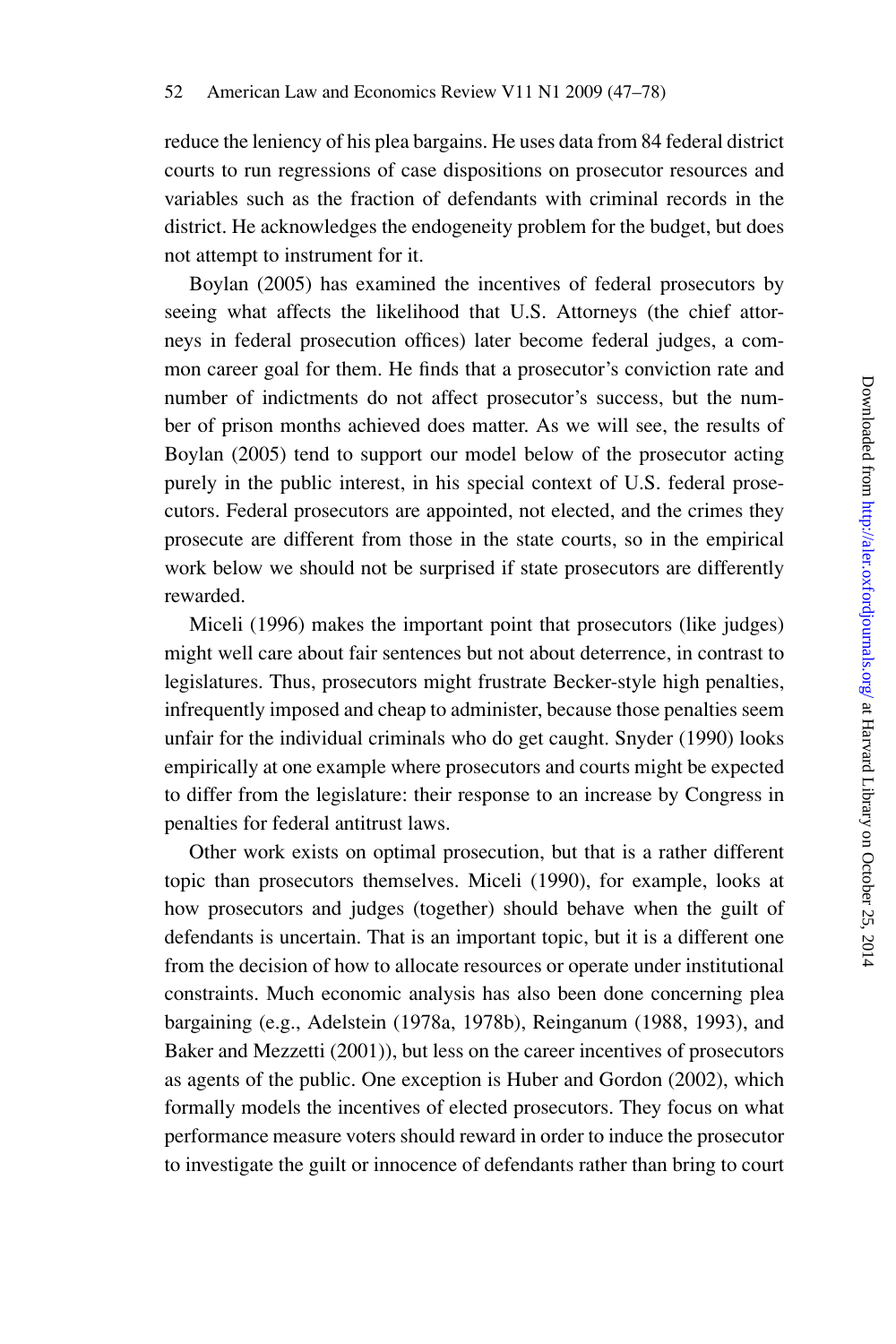cases he knows are dubious. In the present model, our focus will be quite different: it will be on the prosecutor's decision, forced by limitations of time and resources, to drop some cases, prosecute others, and to prosecute some more intensely than others.

## **3. A Model with the Social Planner as Prosecutor**

In this section, we construct a model of prosecutorial decisionmaking, in which there are no agency problems: the prosecutor is the social planner.<sup>7</sup> There is a continuum of potential cases that could be prosecuted, all involving the same crime.<sup>8</sup> Thus, each case has little importance compared to the aggregate. Potential cases will be indexed by "strength," θ, where θ varies from 0 to 1. The number of cases of type  $\theta$  is represented by a density function  $f(\theta)$ , where  $\int_0^\infty f(\theta) d\theta = 1$ , which is to say that we will normalize so the universe of possible cases has size 1. Figure 1 shows one way the cases might be distributed. If the prosecutor decides to prosecute the strongest one-third of cases, he takes all the cases in the interval  $\overline{\theta}$ , 1 in the diagram.<sup>9</sup> We will assume that the prosecutor has no evidence of innocence that he can conceal from the court, so a case being "strong" also means that the defendant is more likely guilty, and that the resources available to the prosecutor are low enough that he is far from being able to prosecute cases too weak to be worth prosecuting from a social point of view. Put differently, we will assume that social welfare is maximized by spending the entire prosecutorial budget rather than leaving some unspent.

<sup>7.</sup> The starting point for this model is the graphical argument in Appendix A, Chapter 6 of Ramseyer and Rasmusen (2001). This model formalizes that argument and extends it to consideration of agency slack, length of sentence, and the conviction rate.

<sup>8.</sup> The assumption of a single type of crime is innocuous. If there were *n* types of crime, with different values for conviction, we would simply repeat the same objective *n* times with different production functions and a value coefficient for each, e.g., a tough conviction function but a value of 10 for convicting a murderer, an easy conviction function but a value of 2 for convicting a thief.

<sup>9.</sup> We will assume that the interval [0,1] only includes cases the prosecutor would like to win. Thus, a case having  $\theta = 0.1$  does not mean the defendant was less likely to have committed the crime, only that the prosecutor's evidence is weak. As with adding different types of crimes, adding concerns about whether convictions for some crimes are really in the public interest would not alter the model's implications.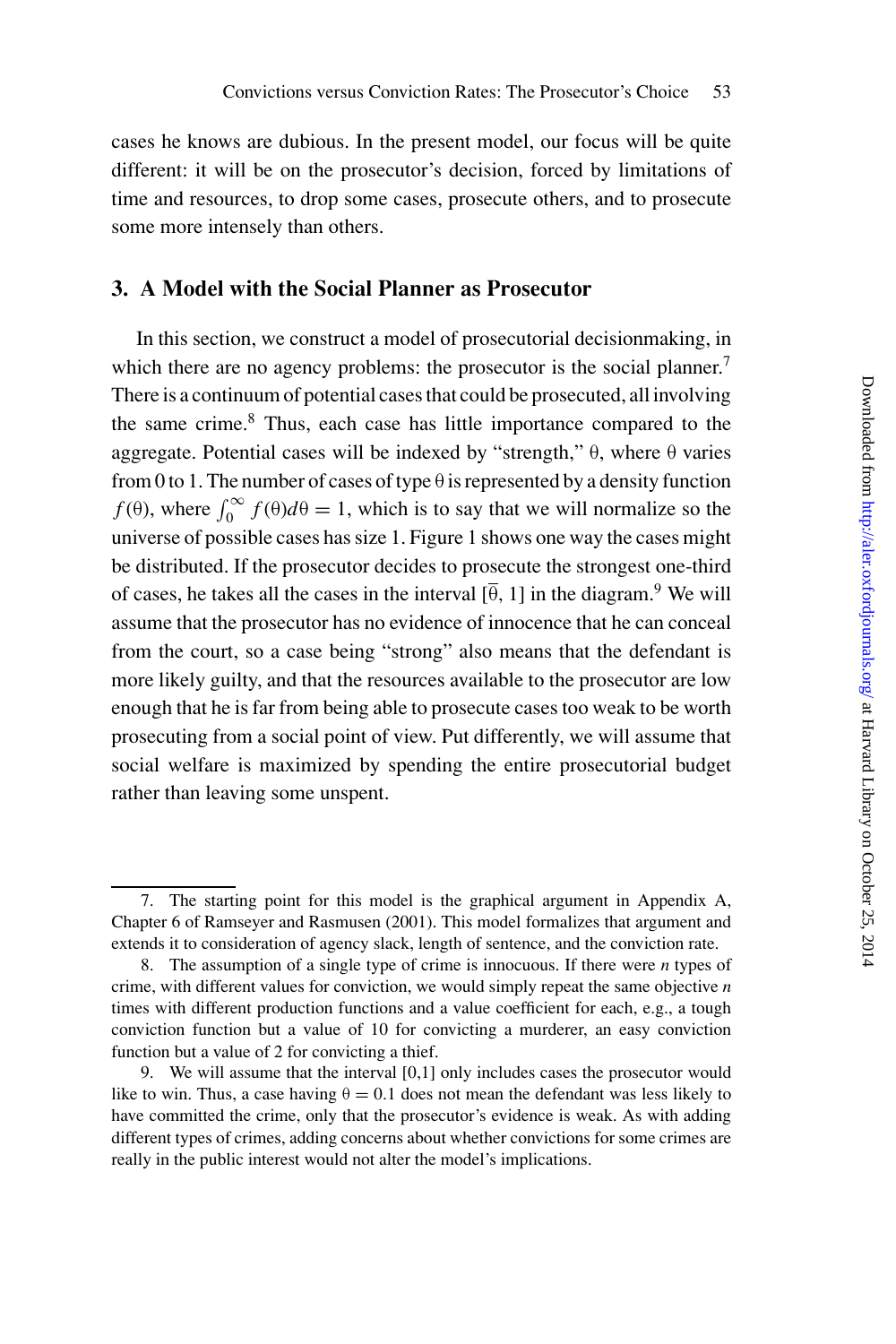

**Figure 1.** The Distribution of Cases.

Each case that is prosecuted incurs a fixed cost of *C* and a variable cost of *e*. Let the probability of winning a case be

Probability of winning = 
$$
\theta P(e(\theta))
$$
, (1)

where  $P(0) = 0$ ,  $P' > 0$ ,  $P'' < 0$ , and  $P(\infty) < 1$ , so additional effort always helps but there are decreasing returns to effort in a particular case and the prosecutor can never be sure of winning.

These assumptions say that the probability of winning is scaled up or down by case strength, θ, as shown in Figure 2. If effort is the same for two types of case, the type with the bigger  $\theta$  has the greater probability of winning. $10$ 

Let the social planner's ideal sentence be  $\overline{V}$ , and the expected penalty for a case of strength  $\theta$  be

Expected penalty = 
$$
\theta V(e(\theta))
$$
, (2)

<sup>10.</sup> The specification also implies that if effort is the same for two types of cases, the marginal product of effort is bigger for the case with the bigger  $\theta$ , as illustrated by the tangents in Figure 2. That effect is not important to our results.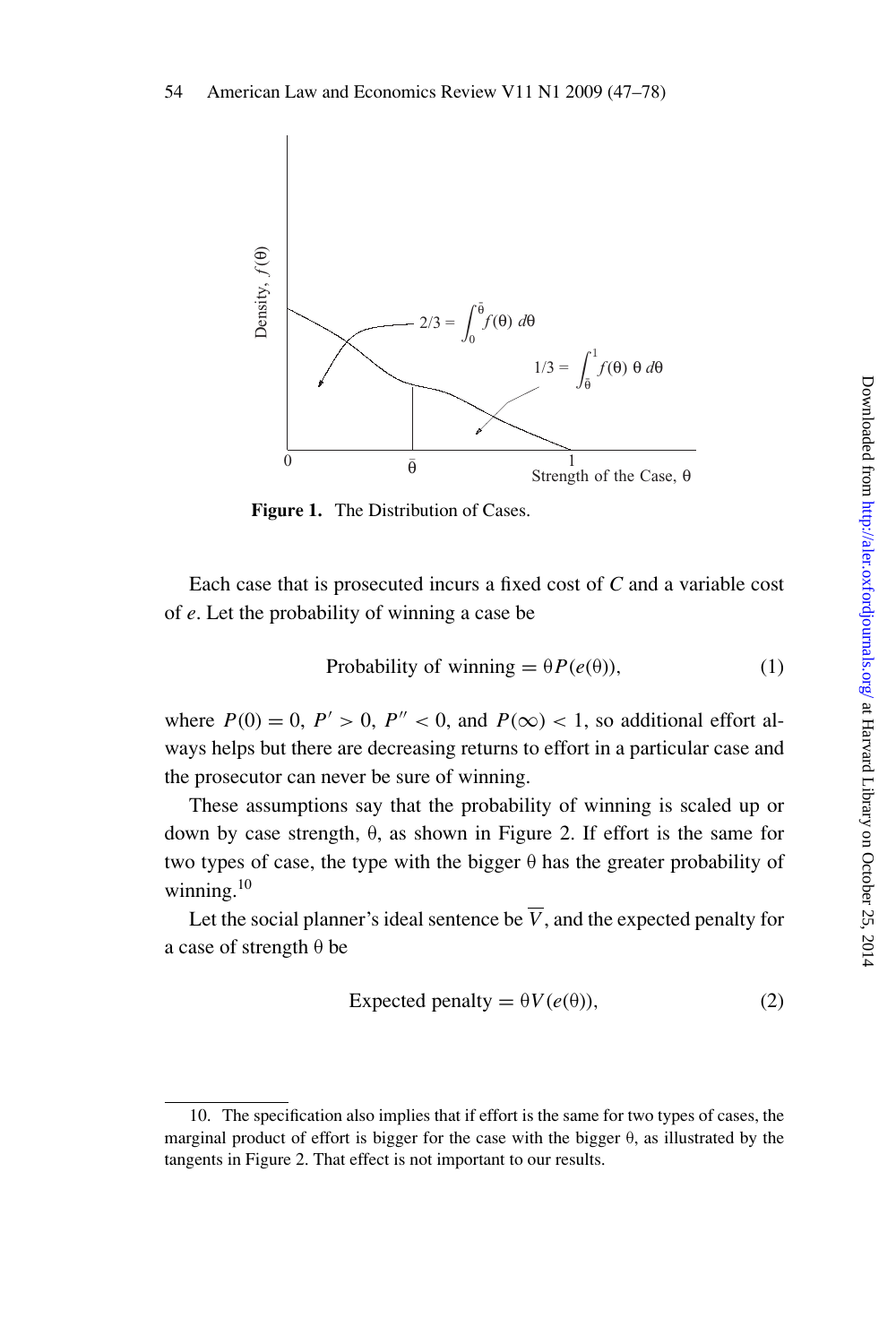

Figure 2. The Conviction Function.

where  $V(0) = 0$ ,  $V' > 0$ ,  $V'' < 0$ , and  $V(\infty) < \overline{V}$ , so additional effort always helps, but there are decreasing returns to effort in a particular case and no amount of effort can achieve the optimal penalty. $11$ 

We have assumed that the social planner's ideal sentence is  $\overline{V}$ . Let us denote his valuation of an expected sentence of  $\theta S$  by  $\theta U(S)$  with  $U' > 0$ and  $U'' < 0$  in the range  $[0, \overline{V}]$ , so the penalty has diminishing marginal returns. We can then write  $\theta V(e(\theta)) = \theta U(S(e(\theta)))$  for the expected value to the social planner of exerting effort *e* on case  $\theta$ , where  $V(0)$ ,  $V' > 0V'' < 0$ , since *V* is an increasing concave function of another increasing concave function.

We now come to our social planner prosecutor's problem. He has two choices. First, he must decide which cases to prosecute. He will want to prosecute the easier cases first, which amounts to choosing a lower cutoff  $\overline{\theta}$  for the interval of types  $[\overline{\theta}, 1]$  that he prosecutes. The spending on this weakest case prosecuted is the extensive margin, analogous to the least fertile land under cultivation. Second, he needs to pick the  $e(\theta)$  function, which shows how much he spends on each type  $\theta$  of case. this is the intensive margin, analogous to the marginal unit of fertilizer used on cultivated land. Figure 3 shows these choices graphically. His decisions lead to the following

<sup>11.</sup> We are ruling out the possibility that the social planner would exert high effort so as to fool the court into imposing a sentence higher than  $\overline{V}$  with some probability, thus putting the expected sentence at  $\overline{V}$ .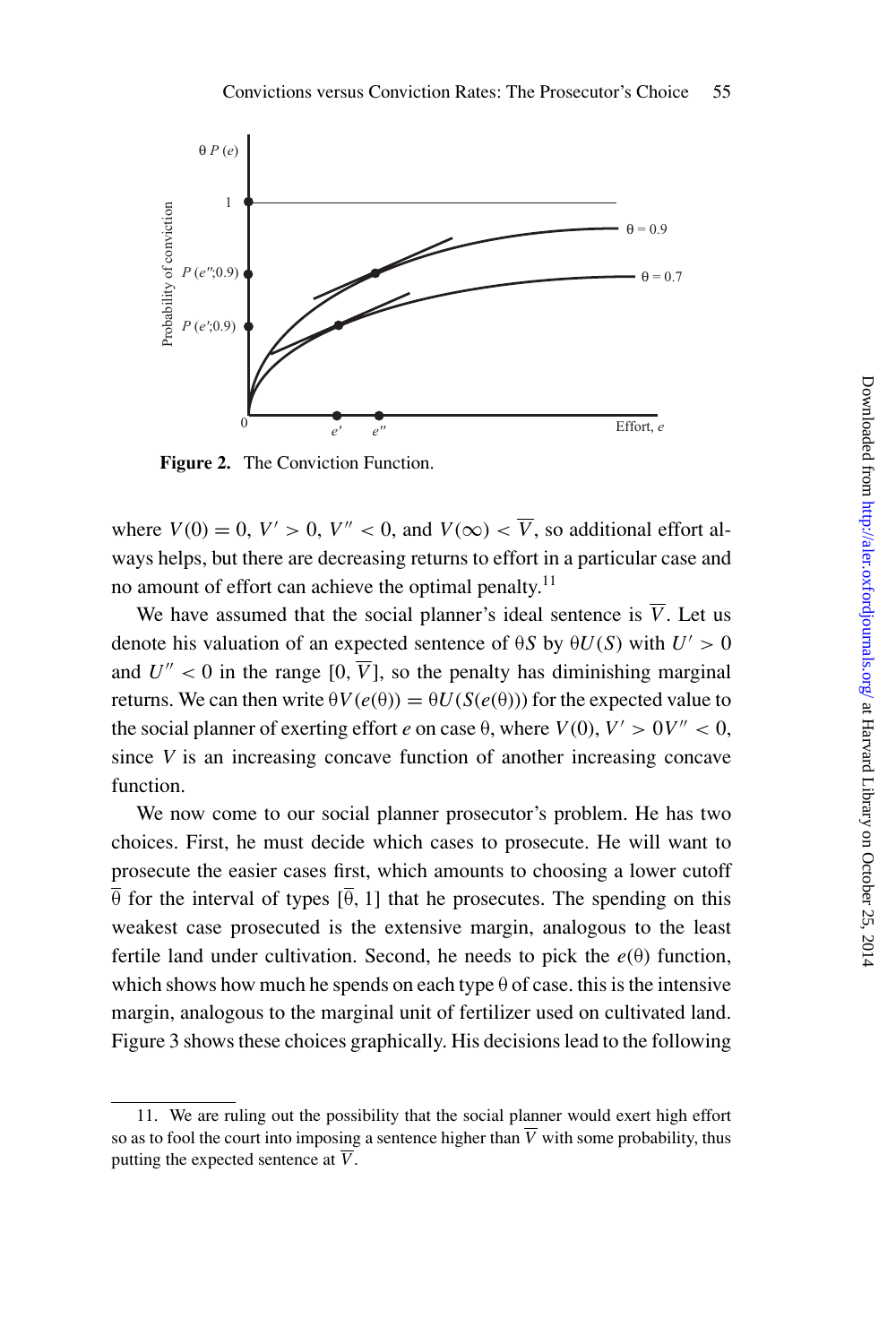

**Figure 3.** The Prosecutor's Choices of  $e(\theta)$  and  $\overline{\theta}$ .

four expressions:

$$
\text{Prosection rate} = \int_{\overline{\theta}}^{1} f(\theta) d\theta = 1 - F(\overline{\theta}),\tag{3}
$$

Number of convictions 
$$
= \int_{\overline{\theta}}^{1} f(\theta) \theta P(e(\theta)) d\theta,
$$
 (4)

Value of convictions 
$$
= \int_{\overline{\theta}}^{1} f(\theta) \theta V(e(\theta)) d\theta,
$$
 (5)

$$
\text{Conviction rate} = \left(\frac{1}{1 - F(\bar{\theta})}\right) \int_{\bar{\theta}}^{1} f(\theta) \theta P(e(\theta)) d\theta. \tag{6}
$$

The prosecution rate sums up the amount of case density, *g*, above the prosecution threshold,  $\overline{\theta}$ . In Figure 1,  $(1 - F(\overline{\theta})) = 1/3$ .

The number of convictions sums up over all the prosecuted cases (those on interval  $\left[\overline{\theta}, 1\right]$  the density *f* of the number of cases of each type, times the probability of conviction for that type, θ*P*.

The value of convictions sums up over all the prosecuted cases (those on interval  $[\bar{\theta}, 1]$ ) the density  $f(\theta)$  of the number of cases of each type, times the value of convictions for that type, θ*V*.

The conviction rate is the average probability that a prosecution results in a conviction (which will be larger than the probability that a *crime* results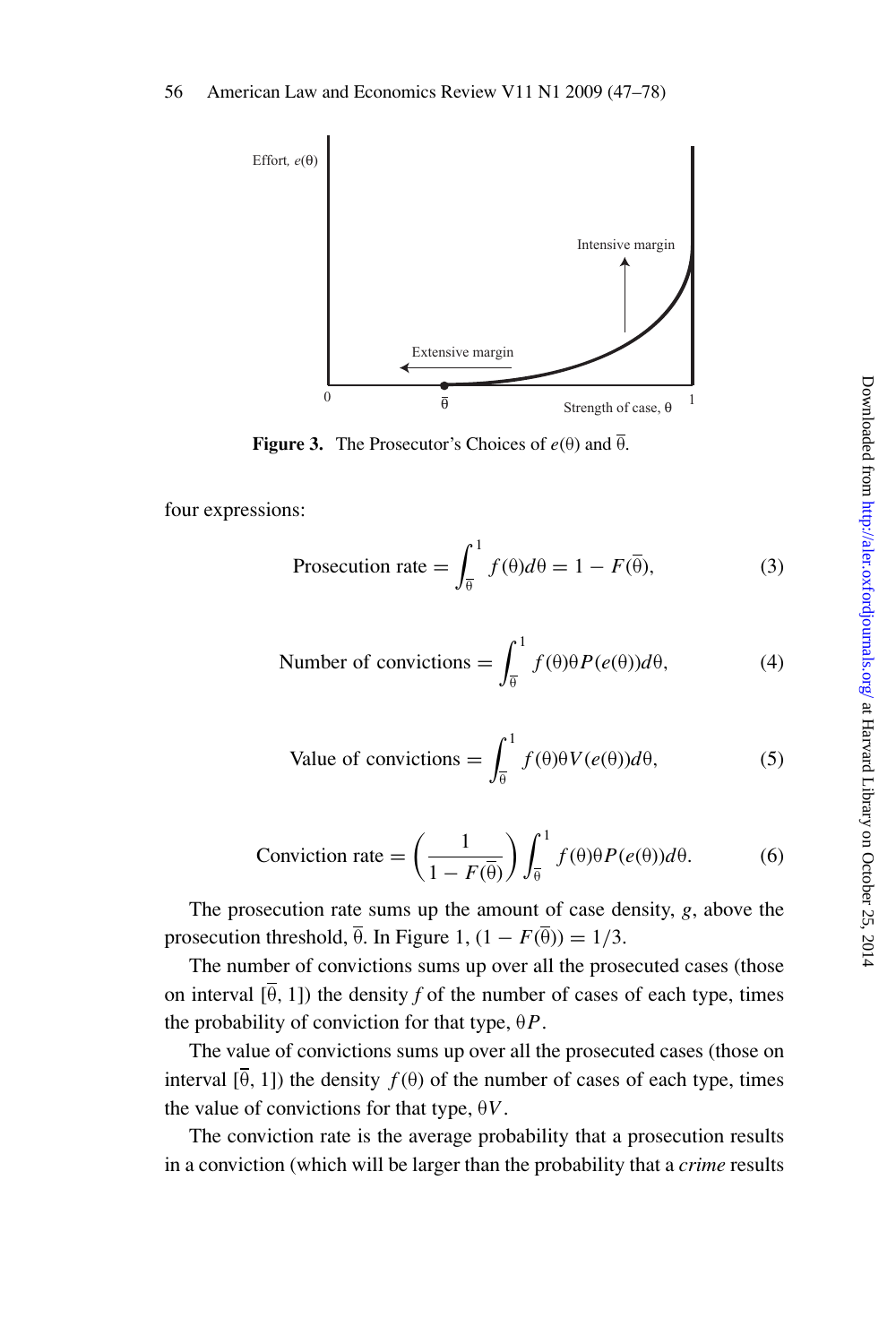in a conviction). It divides the probability of convictions from Equation (4) by the number of cases prosecuted, from Equation (3).

What is the prosecutor's payoff function? Let us start with the social planner as prosecutor. He would maximize the value of the expected penalties, i.e.,

$$
\int_{\overline{\theta}}^1 f(\theta) \theta V(e(\theta)) d\theta \tag{7}
$$

by choice of  $e(\theta)$  and  $\overline{\theta}$ , subject to the budget constraint,

$$
\int_{\overline{\theta}}^{1} f(\theta)[e(\theta) + C]d\theta \le B.
$$
 (8)

The Lagrangian for the maximization problem is

$$
\begin{aligned}\n\text{Maximize} & \quad \mathcal{E} = \int_{\overline{\theta}}^{1} f(\theta) \theta V(e(\theta)) d\theta + \lambda \left\{ B - \int_{\overline{\theta}}^{1} f(\theta) [e(\theta) + C] d\theta \right\}. \\
& \quad (9)\n\end{aligned}
$$

Note that

$$
\frac{dL}{dB} = \lambda,\tag{10}
$$

which is to say that  $\lambda$  equals the marginal value of relaxing the budget constraint.

There are two optimality conditions if we are at an interior solution (that is, if not all or no cases are prosecuted). First, there is the choice of the  $e(\theta)$ function. For each value  $\theta$  in the interval of prosecuted cases,  $[\overline{\theta}, 1]$ ,

$$
\frac{dL}{de(\theta)} = f(\theta)\theta V'(e(\theta)) - \lambda f(\theta)(1) = 0.
$$
 (11)

Rearranging, we see that the marginal payoff of effort has to be the same for each case prosecuted. For any  $\theta$ ,

$$
\theta V'(e(\theta)) = \lambda. \tag{12}
$$

The second optimality condition concerns the choice of  $\overline{\theta}$ . It says that

$$
\frac{dL}{d\bar{\theta}} = -f(\bar{\theta})\bar{\theta}V(e(\bar{\theta})) + \lambda f(\bar{\theta})[e(\bar{\theta}) + C] = 0.
$$
 (13)

This implies that

$$
\frac{\overline{\theta}V(e(\overline{\theta}))}{e(\overline{\theta})+C} = \lambda.
$$
 (14)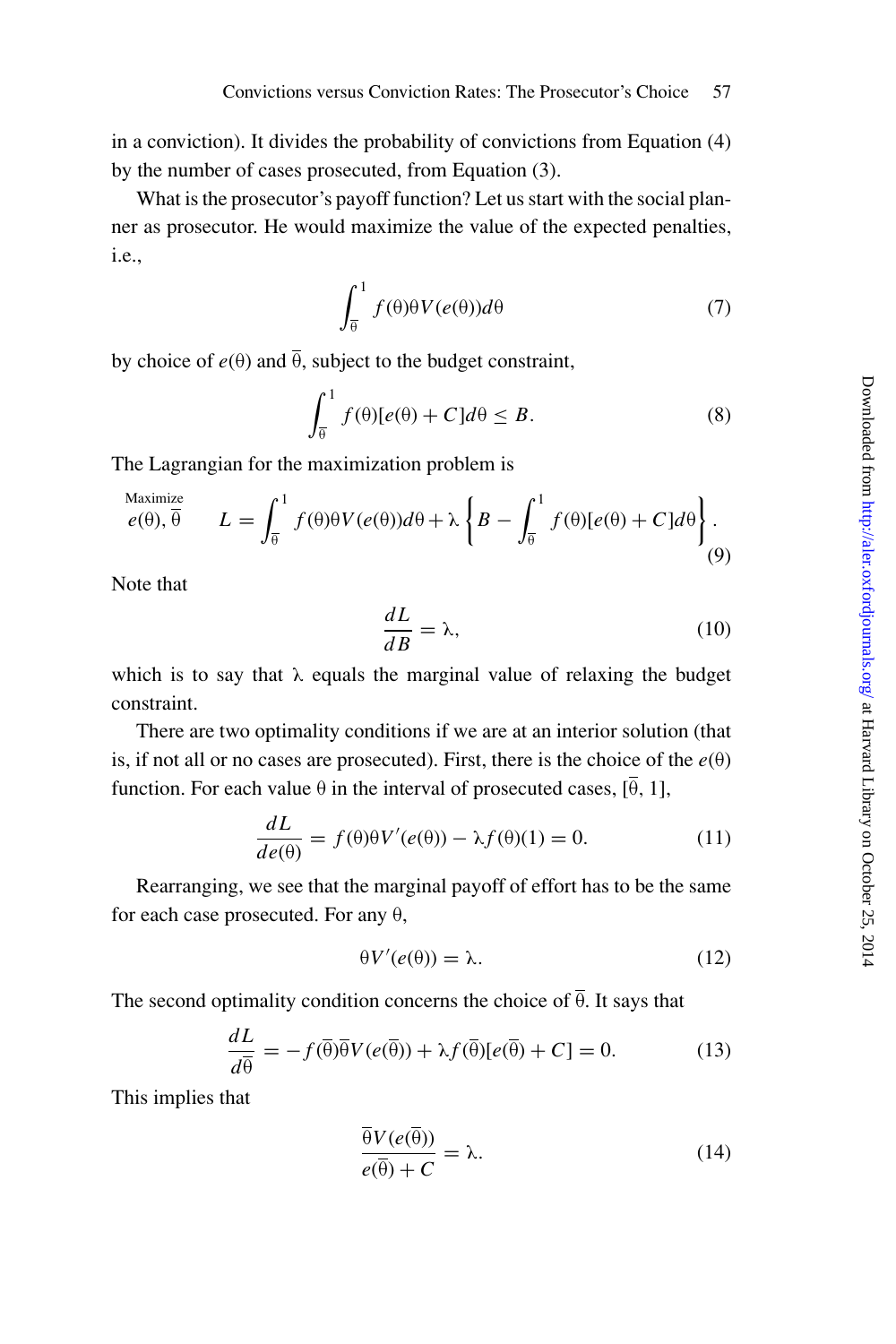The amount  $(e(\overline{\theta}) + F)$  is the total cost of a case of the marginal strength  $\overline{\theta}$ , and  $\overline{\theta}V(e(\overline{\theta}))$  is the total benefit. Thus, we have that  $\lambda$  equals the average cost of the marginal case. Moreover, since we found earlier that the marginal benefits of all cases prosecuted are equal and equal to  $\lambda$ , we can conclude that the marginal benefit of any case prosecuted equals the average benefit of the marginal case.

This implies that at the margin, the prosecutor would get the same benefit from adding a new case as he would from increasing spending on an existing case. It also implies that as his budget increases (which reduces  $\lambda$ ) he will prosecute more cases as well as spending more on existing cases. The result will be to increase the expected penalty from both the new cases brought and the increase in success of the old cases. Formally, the following holds.

*Proposition 1. In the Social Planner Model, an increase in the budget, B, increases effort on existing cases (e*(θ) *for* θ > θ)*, increases the prosecution rate (reduces*  $\overline{\theta}$ ), and increases the size of the expected penalty.

*Proof.* We will use the implicit function theorem. First, differentiating the first-order condition (11) gives us

$$
\frac{d^2L}{de(\theta)^2} = f(\theta)\theta V''e(\theta) < 0\tag{15}
$$

and

$$
\frac{d^2L}{de(\theta)d\lambda} = -f(\theta) < 0. \tag{16}
$$

Since

$$
\frac{de(\theta)}{d\lambda} = -\left(\frac{\frac{d^2L}{de(\theta)d\lambda}}{\frac{d^2L}{de(\theta)^2}}\right) = -\left(\frac{-f(\theta)}{f(\theta)\theta V''(e(\theta))}\right),\tag{17}
$$

we can conclude that  $\frac{de(\theta)}{d\lambda}$  < 0. Equation (10) and the concavity of *L* tells us that  $\lambda$  falls with *B*. Thus,  $\frac{de(\theta)}{dB} > 0$ .

Second, dividing the first-order condition (13) by  $f(\overline{\theta})$ , we know it is true that we can define a variable *Z* such that

$$
Z = -\overline{\theta}V(e(\overline{\theta})) + \lambda[e(\overline{\theta}) + F] = 0.
$$
 (18)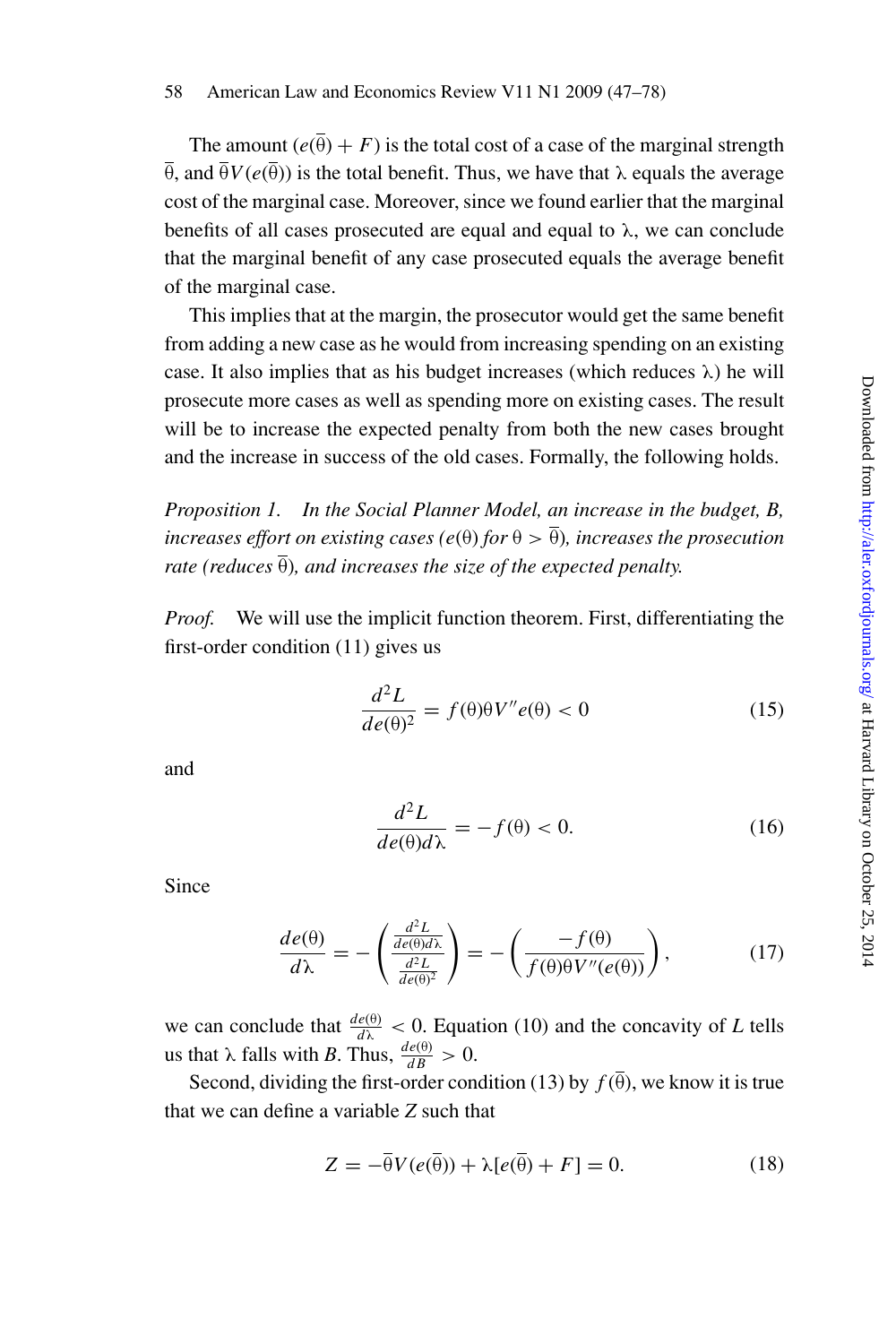Differentiating expression (18) and substituting from Equation (12) for θ*V* (*e*(θ)) yields

$$
\frac{dZ}{d\bar{\theta}} = -V(e(\bar{\theta})) - \bar{\theta}V'(e(\bar{\theta}))e'(\bar{\theta}) + \lambda e'(\bar{\theta})
$$

$$
= -V(e(\bar{\theta})) - \lambda e'(\bar{\theta}) + \lambda e'(\bar{\theta})
$$

$$
= -V(e(\bar{\theta})) > 0
$$
(19)

and

$$
\frac{dZ}{d\lambda} = e(\overline{\theta}) + C > 0.
$$
 (20)

Since

$$
\frac{d\overline{\theta}}{d\lambda} = -\left(\frac{\frac{dZ}{d\lambda}}{\frac{d^2}{d\overline{\theta}}}\right) = -\left(\frac{-V}{e(\overline{\theta}) + C}\right),\tag{21}
$$

we can conclude that  $\frac{d\theta}{d\lambda} > 0$ . Equation (10) and the concavity of *L* tell us that  $\lambda$  falls with *B*. Thus,  $\frac{d\theta}{B} < 0$ .

Finally, the amount of expected penalty rises because it is an increasing function of  $e(\theta)$  and a decreasing function of  $\theta$ ).

We cannot, however, say how an increase in the budget will affect the conviction rate.

*Proposition 2. In the Social Planner Model, an increase in the budget, B, might either increase or reduce the conviction rate.*

*Proof.* From Equation (6) the conviction rate is

$$
\left(\frac{1}{1-F(\bar{\theta})}\right)\int_{\bar{\theta}}^{1}f(\theta)\theta P(e(\theta))d\theta.
$$
 (22)

We have seen in Proposition 1 that when the budget increases,  $\overline{\theta}$  falls (reducing the conviction rate) and  $e(\theta)$  rises (increasing the conviction rate). Since these changes have opposite effects on expression (6), the outcome is ambiguous. From the proof of Proposition 1, the effect of  $\overline{\theta}$  is proportional to  $\frac{V}{e(\bar{\theta})+C}$  for marginal changes. Thus, if the fixed cost *C* is large enough, the change in  $\overline{\theta}$  will have little impact, and the conviction rate will rise. The proof of Proposition 1 also tells us that the effect of changes in  $e(\theta)$  is proportional to  $\frac{1}{\theta V''(e(\theta))}$ . Thus, if  $V''(e(\theta))$  is large enough for all  $e(\theta)$ , the change in  $e(\theta)$  will have little impact, and the conviction rate will fall. Thus,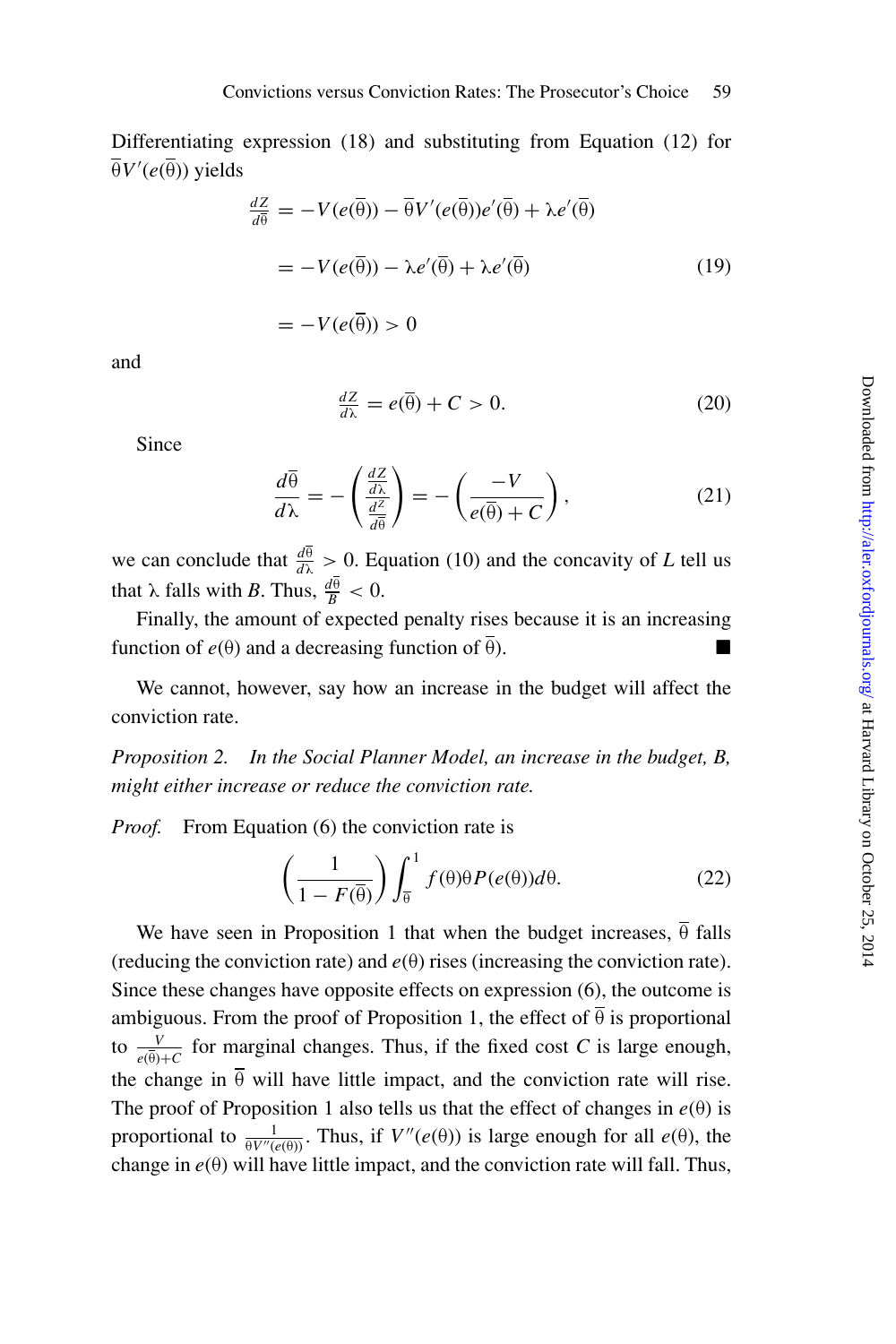depending on  $C$  and  $V''$ , the conviction rate might increase or might fall after a budget increase.

Proposition 2 says that the conviction rate can fall because two things matter as the budget*B*increases. First, how big is the fixed cost of prosecuting a case, *C*? If it is big, then most of the extra budget will go to the existing cases, and the conviction rate will rise, not fall. Second, how big is  $\theta V''(e(\theta))$ , the change in the marginal product of spending on existing cases? If it is very negative, then there are sharply diminishing returns to increased spending on existing cases. As a result, the average probability of success should fall when the budget rises, because the extra money goes mostly to prosecute new, weaker cases.

An increase in the fixed cost *C* is similarly ambiguous. It will certainly increase θ, reducing the prosecution rate (which is easily proved using the method of Proposition 1 and the fact that  $\frac{dZ}{dC} = \lambda > 0$ ). It reduces the amount of variable effort *e* that the prosecutor can expend for a given number of prosecutions, so the effect on his objective, total value of prosecutions, cannot but be negative. The effect of a higher fixed cost on the conviction rate, however, is ambiguous. The average product of the marginal case will fall, and the prosecutor will shift resources toward the other cases. He has to spend more on the fixed cost of those cases, so we cannot tell in the end, however, whether spending on the marginal effort *e* increases or falls. Normal intuition tells us that the conviction rate should fall if costs rise, but if the cost per case were fixed, that might not be the case. Instead, it could happen that the prosecution rate falls so much that enough resources are freed up for the remaining cases that the conviction rate rises.

Particularly surprising is the possibility that having juries more hostile to police and prosecutors might raise the conviction rate. This can be interpreted as an increase in *C* if it means more must be spent to attain even a base-level probability of success. The effect of a district having more skeptical juries might as a result be to make prosecutors more selective about which cases they bring, to such an extent that they win a higher fraction of them. This is just one way in which skeptical juries could enter the model, and the way they affect variable costs, fixed costs, and the probability of success is crucial. If the effect is to multiply the expected penalty  $\theta V(\theta)$  by a constant such as 0.8, for example, the conviction rate will fall without any effect on the prosecution rate or the allocation of effort. But the possible perverse effect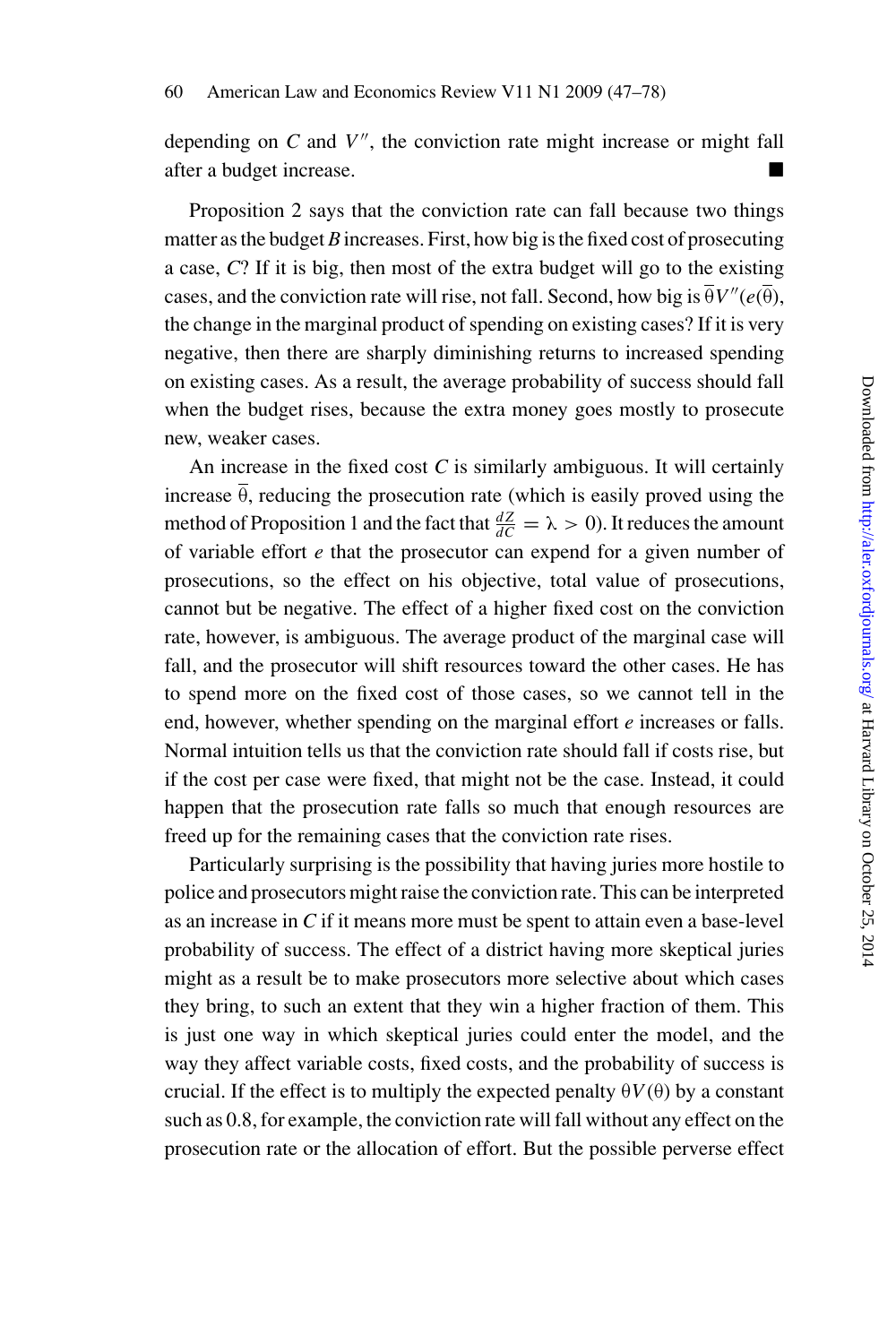of *C* shows how difficult it would be to predict the effect of variables such as political climate on conviction rates. We must resort to empirical estimation unless we are willing to make assumptions about how the prosecution rate affects the conviction rate.

## **The Political Model: The Prosecutor as Agent of the Voters**

When the prosecutor uses the social welfare function for his payoff, we can at least predict the effect of a budget change on the prosecution rate, if not the conviction rate. Once agency problems are introduced, even this becomes difficult. Two central problems in any principal–agent relationship are that (a) the agent will want to use his effort for personal goals unrelated to the principal's goal, and (b) if the principal rewards the agent based on a rough proxy for the principal's true objective, the agent will pursue the proxy and not the real thing. The more the principal tries to solve problem (a) with a high-powered incentive contract, the more he must worry about problem (b). Here, the principal is the public and the agent is the prosecutor. Problem (a) takes the form of the prosecutor wanting to use his office's resources for things such as perks for himself, higher wages for his subordinates, and prosecutions or other use of office personnel that are intended to further his post-prosecutorial career in the public or private sector. Problem (b) takes the form of the prosecutor focusing too much on variables the principal can measure well and too little on other goals.

Here, we focus on the conviction rate as that well-measured variable, something some voters will reward despite its imperfections as a measure of performance. Prosecutor agents must please their principals, however, whether they are appointed or elected, and they have personal objectives too. If the prosecutor must run for re-election, his payoff function may also include the conviction rate, as suggested in Section 1. An elected prosecutor—and perhaps appointed one too—must appeal to people who do not know how many potential cases exist, and so have difficulty evaluating the number of convictions he achieves, not to mention the average sentence for those convictions. The absolute number of prosecutions is by itself meaningless to a voter, and even the prosecution rate is not a helpful number given the small number of arrests and prosecutions that occur anywhere in the United States relative to the amount of crime. A conviction rate, however,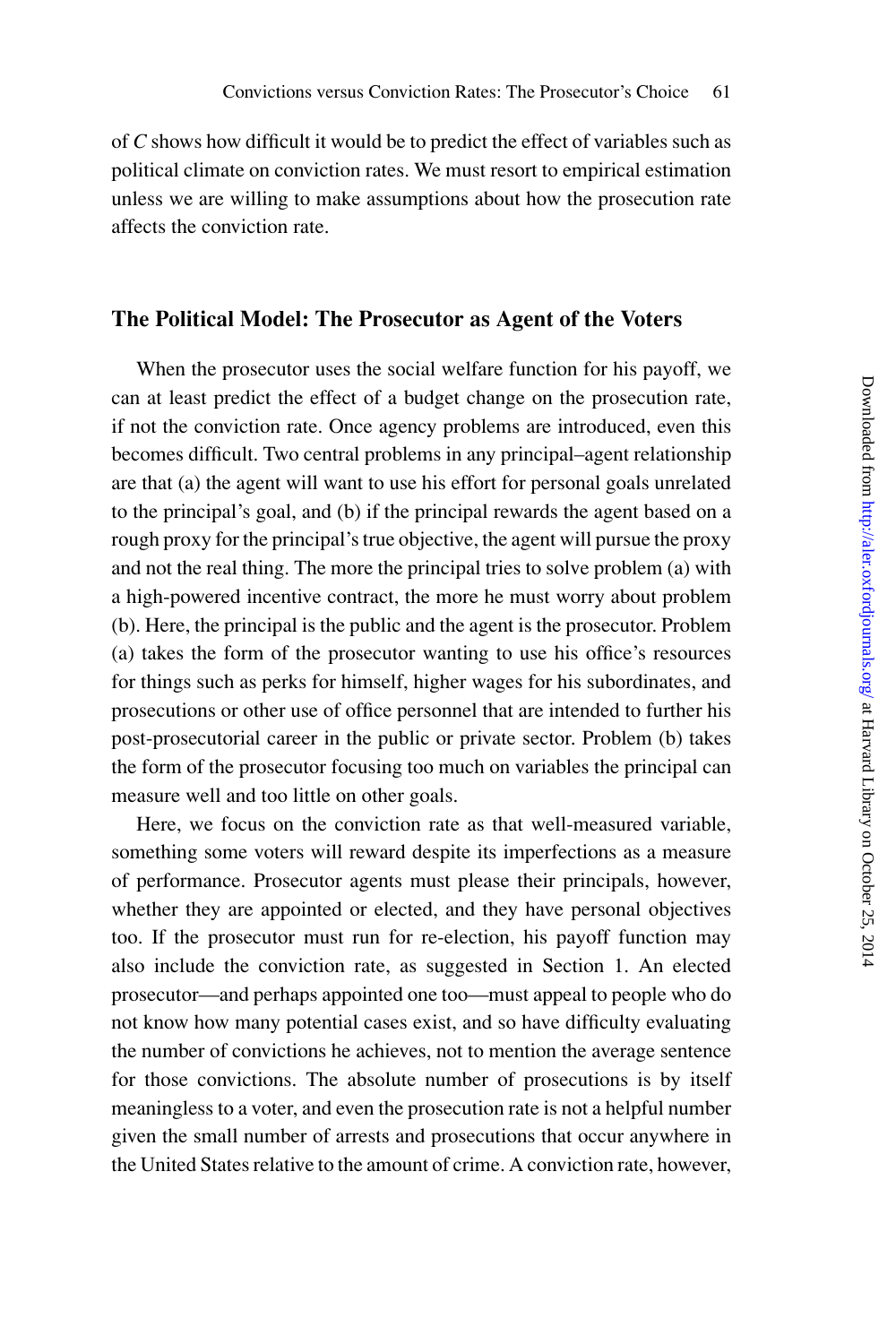conveys some meaning, and will have even more impact on voters who have not thought of the effect of careful selection of which cases to prosecute. It will not be the only variable that affects voters—if the prosecution rate falls enough, the change will be noticeable, and by continuity even a small change will have some impact on voters. If a person had absolutely no perception of a temperature decline of 1◦, not even subconsciously, then he could not perceive a change of  $2^\circ$ ,  $3^\circ$ , or  $50^\circ$  either. But voters, even more than administrative superiors, will look to clear measures such as conviction rates, as Gordon & Huber (2002) argue. We might expect that if an elected prosecutor's term of office is short or the degree of political competition is high, the prosecutor would put more weight on acquiring a high conviction rate. Conviction rates should thus be correlated with short terms or frequent turnover in the office, something we will look at below.

We will put these two agency problems together into what we will call the Political Model. If we denote effort spent on personal goals as  $e_a$  and the utility of personal goals and slack as  $S(e_a)$  with  $S' > 0$  and  $S'' < 0$  (so increased effort devoted to slack has diminishing marginal utility), we can write the payoff function as

Payoff(prosecutor) = 
$$
U[\alpha(\text{conviction rate}), (1 - \alpha)\beta(\text{personal goals}),
$$
  
\n
$$
(1 - \alpha)(1 - \beta)(\text{convictions})]
$$
\n
$$
= U[\alpha W[e(\theta), \overline{\theta}], (1 - \alpha)\beta S(e_a),
$$
\n
$$
(1 - \alpha)(1 - \beta)C[e(\theta), \overline{\theta}]],
$$
\n(23)

where

$$
W = \left(\frac{1}{1 - F(\overline{\theta})}\right) \int_{\overline{\theta}}^{1} f(\theta) \theta P(e(\theta)) d\theta \qquad C = \int_{\overline{\theta}}^{1} f(\theta) \theta V(e(\theta)) d\theta. \tag{24}
$$

In the Political Model payoff function,  $\alpha$  parameterizes the importance of a high conviction rate to the prosecutor and β parameterizes the importance of low effort spent on prosecutions, where if  $\alpha = \beta = 0$  we return to the original model of the social planner. These parameters have been introduced in a particular way. The parameter  $\alpha$  represents political pressure by voters who vote on the basis of the conviction rate. To the extent that the prosecutor does not care about them,  $(1 - \alpha)$ , his payoff is split between slack effort and the number of convictions. Thus, a way to represent loose political pressure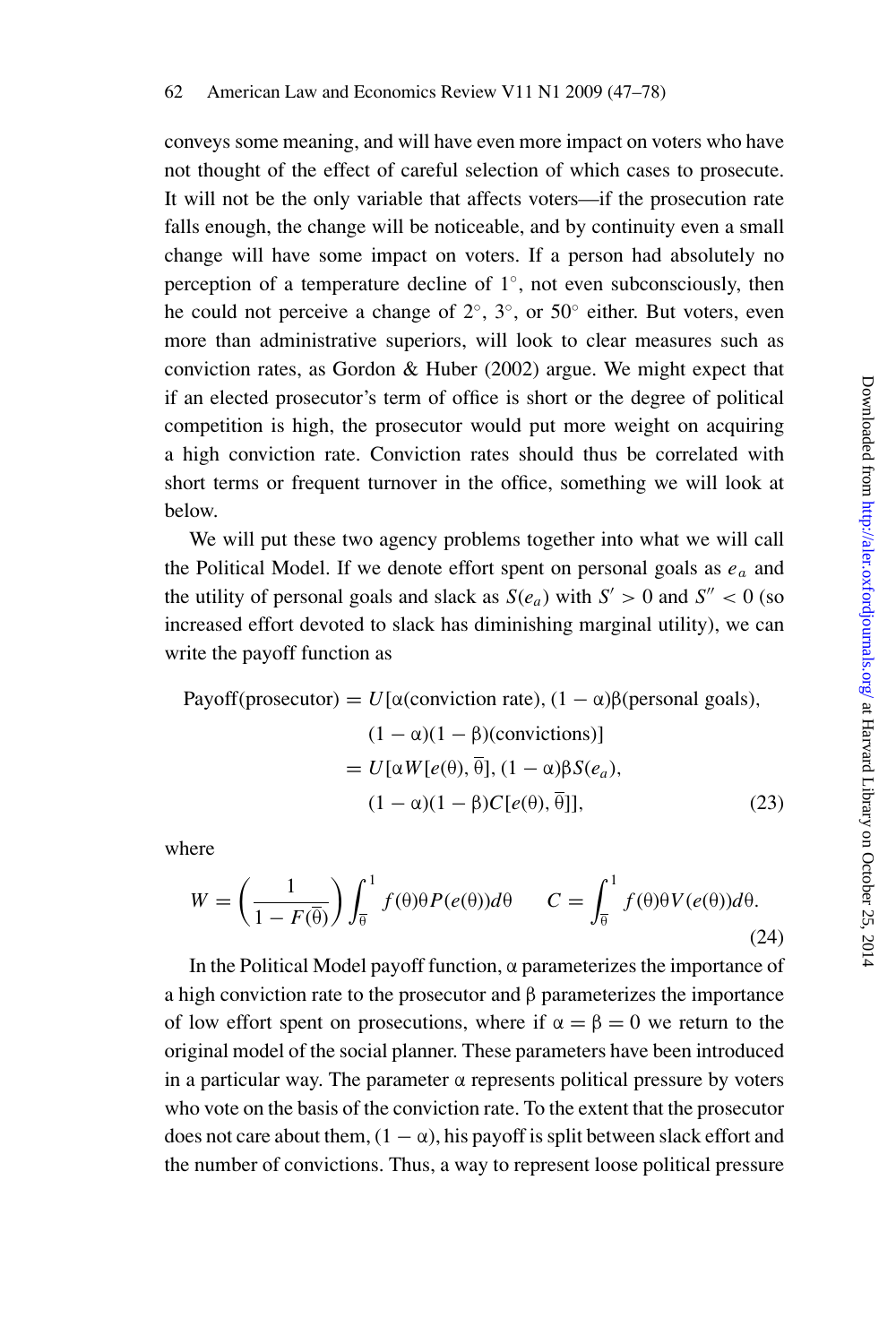is a low value of  $\alpha$ , and a way to represent a prosecutor who will follow the public interest if he is not under political pressure is with a low value of β.

The budget constraint changes also, to reflect the cost to the budget of effort on personal goals:

$$
e_a + \int_{\overline{\theta}}^1 f(\theta)[e(\theta) + C]d\theta \le B.
$$
 (25)

The Lagrangian for the maximization problem is

Maximize  $e_a$ ,  $e(\theta)$ ,  $\theta$  *L* = *U*[ $\alpha$ *W*[ $e(\theta)$ ,  $\theta$ ], (1 −  $\alpha$ ) $\beta$ *S*( $e_a$ ), (1 −  $\alpha$ )(1 −  $\beta$ )*C*[ $e(\theta)$ ,  $\theta$ ]]  $\sqrt{ }$  $\int_0^1$ 

$$
+\lambda \left\{ B - e_a - \int_{\overline{\theta}}^1 f(\theta)[e(\theta) + C]d\theta \right\}.
$$
 (26)

The Political Model has three optimality conditions. First, there is the choice of agency slack, *e*a:

$$
\frac{dL}{de_a} = U_2(1 - \alpha)\beta S' - \lambda = 0.
$$
 (27)

The first optimality condition says that the prosecutor's gain from extra slack must equal its cost in terms of foregone budget that might have been spent on a higher conviction rate or more convictions.

Second, there is the choice of the  $e(\theta)$  function. For each value  $\theta$ ,

$$
\frac{dL}{de(\theta)} = U_1 \left( \frac{\alpha}{1 - F(\overline{\theta})} \right) f(\theta) \theta P'
$$
  
+ U\_3 (1 - \alpha)(1 - \beta) f(\theta) \theta V' - \lambda f(\theta)(1) = 0. (28)

Rearranging and combining these last two conditions, we see that the marginal payoff of effort must be the same for each case prosecuted, as in the social planner model, though now the payoff is more complicated. For any θ,

$$
U_2(1-\alpha)\beta A' = U_1\left(\frac{\alpha}{1-F(\overline{\theta})}\right)\theta P' + U_3(1-\alpha)(1-\beta)\theta V' = \lambda. \quad (29)
$$

As α rises, the prosecutor slackens less and puts more effort into each case he chooses to prosecute, for a higher conviction rate. Unlike earlier, however, it is the probability of conviction in a case, *P*, rather than the expected penalty, *V*, which matters, so we would expect the number of generous plea bargains to increase. As β rises, more effort is diverted to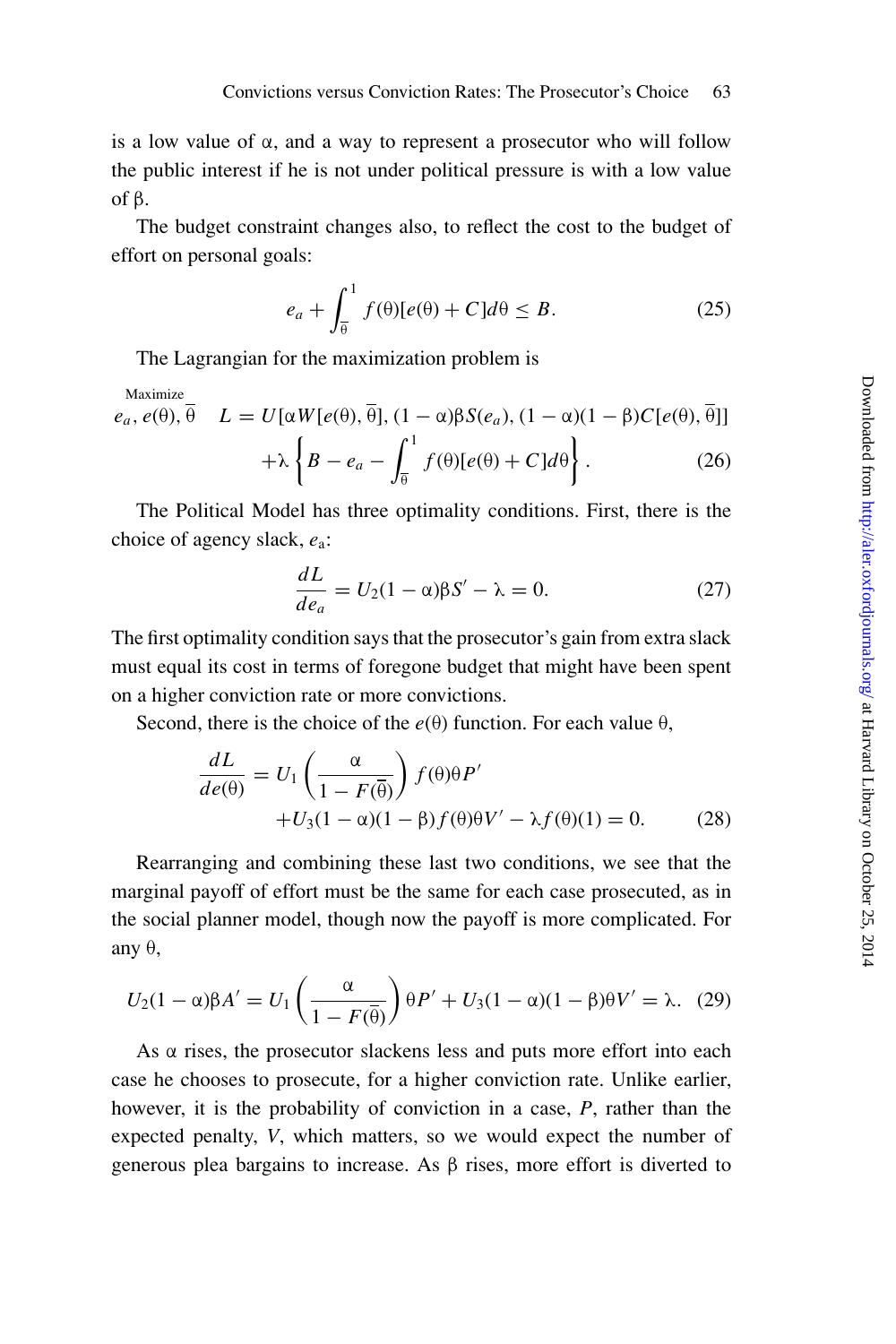personal goals, leaving less for prosecutions. As λ rises, indicating a greater marginal utility of money and a lower budget, effort per prosecution and slack both fall.

The third optimality condition concerns the choice of  $\overline{\theta}$ . It says that

$$
\frac{dL}{d\bar{\theta}} = \alpha U_1 \left( \left[ \frac{f(\bar{\theta})}{(1 - F(\bar{\theta}))^2} \int_{\bar{\theta}}^1 f(\theta) \theta P d\theta \right] - \left[ \frac{1}{(1 - F(\bar{\theta}))} \right] f(\bar{\theta}) \bar{\theta} P(e(\bar{\theta})) \right) \n- U_3 (1 - \alpha)(1 - \beta) f(\bar{\theta}) \bar{\theta} V(e(\bar{\theta})) + \lambda f(\bar{\theta}) [e(\bar{\theta}) + C] = 0.
$$
\n(30)

Again the average payoff of expenditure on the marginal case prosecuted equals λ, the marginal payoff on any case. At the margin, the prosecutor should get the same benefit from adding a new case as he would from increasing spending on an existing case.

Introducing the conviction rate into the payoff function and allowing the payoff function to have three arguments instead of one means the objective function is no longer concave in the prosecution threshold  $\overline{\theta}$ . Indeed, we can say very little now about comparative statics, which is the point of Proposition 3.

*Proposition 3. In the Political Model, the conviction rate and prosecution rate might either rise or fall with the budget.*

*Proof.* The conviction rate depends on the number of cases prosecuted, θ. Proposition 2 showed that if more cases are prosecuted, the conviction rate can falls. Here, we have changed the objective function by adding the conviction rate directly and by adding slack. If the weight put on these two objectives is chosen to be small enough, then Proposition 2's conclusion will still apply, because the effect of these two objective variables on the optimal choice of control variables is continuous. Thus, the budget has an ambiguous effect on the conviction rate.

We similarly know from Proposition 1 that the prosecution rate might rise with the budget. To prove that it can fall, consider the following example. Suppose that at the level of the choice variables optimized for the initial budget, the marginal payoff to the prosecutor of convictions, *C*, is falling in the size of the conviction rate, *W*, so  $U_{13} < 0$  (e.g. because a higher conviction rate reduces the importance of a high number of convictions to win re-election), and that convictions have greater diminishing payoff than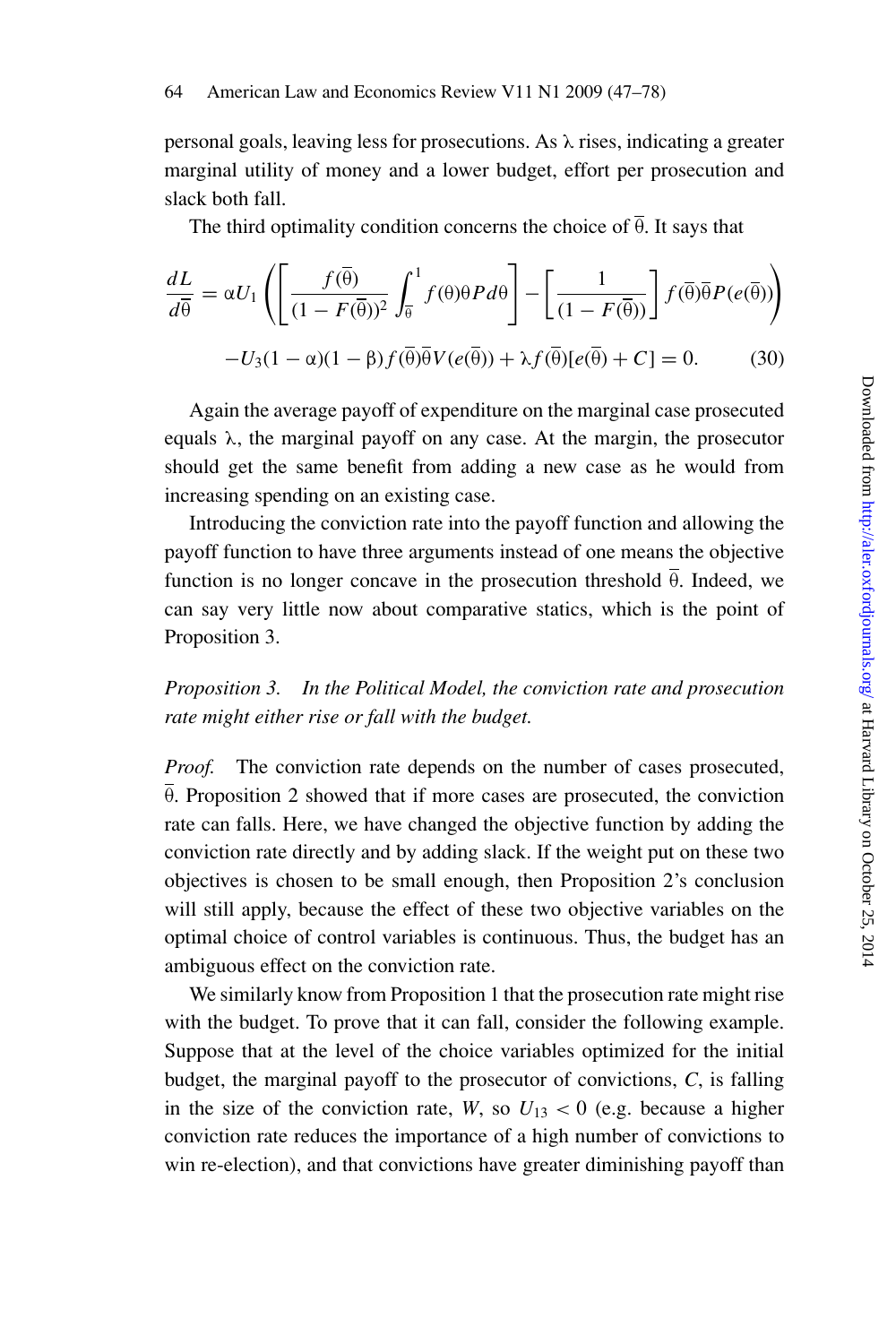the conviction rate  $(U_{11}$  is small relative to  $U_{33}$ ). An increase in the budget will then lead to more effort on existing cases, increasing the conviction rate, and reducing the value of convictions, so that the optimal  $\overline{\theta}$  would fall: fewer prosecutions would result from a higher budget.

Proposition 2 showed how the conviction rate might either rise or fall with increased budget because the prosecutor might start taking on more difficult cases. What is different in Proposition 3's Political Model is that now the prosecutor has two new objectives besides getting convictions: a high conviction rate, and low personal effort on prosecution. If we reduce the parameters that represent the importance of these new goals to the prosecutor, we will be increasing the importance he puts on convictions. The Social Planner Model is the limit of the Political Model as the importance of the two new goals goes to zero, so we should expect Proposition 2's reasoning for an ambiguous effect of budget on conviction rate to also be possible in the Political Model. We might expect somewhat greater conviction rates in the Political Model because the prosecutor cares directly about the conviction rate, but we also might expect both fewer prosecutions and a lower conviction rate because of agency slack.

Proposition 3 also says that it is impossible to say generally how an increase in the budget will affect the prosecution rate. This is surprising, because Proposition 1 said that in the Social Planner Model we could confidently predict that prosecutions would rise with the budget. The reasoning there was that an increase in the budget allowed improvements on two margins, the extensive margin of prosecuting more cases and the intensive margin of prosecuting existing cases more heavily, and that with diminishing returns to each margin some of the extra budget should be devoted to each. The analogous reasoning here would be that although we now have three goals (convictions, conviction rate, and slack) instead of just one (convictions), there are diminishing returns to each and the extra budget should be spent on all three. But that reasoning is fallacious.

The fallacy is that the three goals can interact with each other in complicated ways, unlike the two means (marginal and extensive) to the one goal of maximizing convictions. The prosecutor's choice among goals is like that of a consumer among goods. Just as a higher income can result in a consumer buying less margarine, an inferior good, so a higher budget could result in a prosecutor "buying" fewer convictions. Instead, he might spend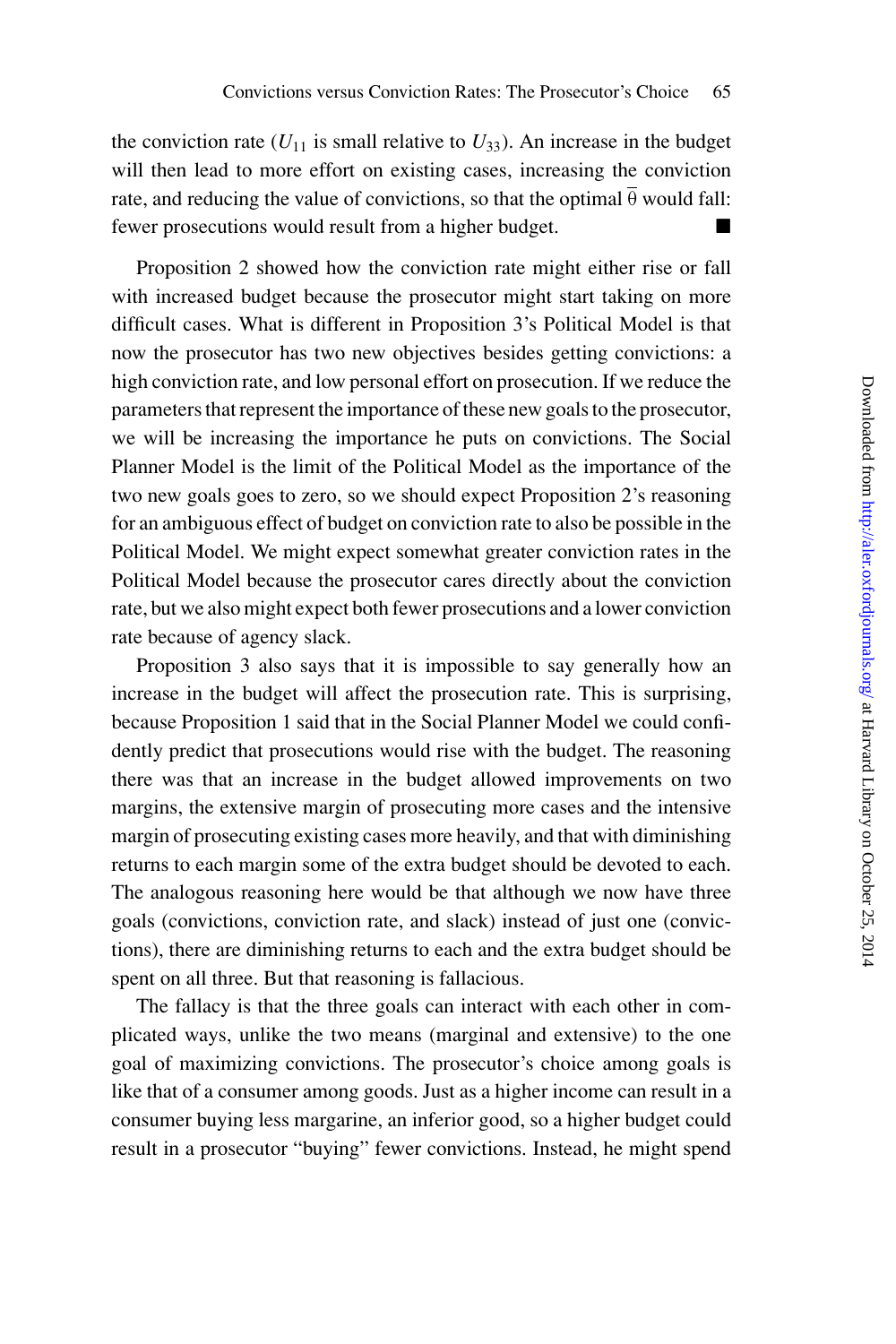all of the increase in his budget, and more, on increasing the conviction rate and advancing his personal goals of slack and nonprosecution goals that aid his re-election.

The theory just laid out tells us that from the normative point of view it is difficult to say whether a prosecutor's conviction rate should be high (from Proposition 2), and from the positive point of view it is hard to predict whether it will increase with the budget (Propositions 2 and 3). If the Social Planner model is not just normative, but also describes how prosecutors behave, then a budget increase will be spent partly on the intensive margin of prosecuting the existing number of cases with extra resources and partly on the extensive margin of prosecuting more cases. The number of prosecutions and convictions will rise, but the conviction rate might fall. The Political Model is a positive model that adds the conviction rate and slack to the prosecutor's objective function. These new goals both conflict with spending on the extensive margin of new prosecutions. As a result, not only does the effect of increased budget on the conviction rate remain ambiguous (Propositions 2 and 3), but we cannot even say that the number of prosecutions or convictions will rise (Proposition 3). Thus, when we look at anecdotal or numerical data, if the personal goals of prosecutors depend on the conviction rate we should not be surprised if high budgets are not always associated with high conviction rates.

Proposition 3 does say that in the Political Model the effect of a budget increase is ambiguous for both the conviction rate and the prosecution rate, unlike the effect for the prosecution rate in the Social Planner Model stated in Proposition 1. Thus, we can try to test between the two models based on whether prosecutions rise with budgets. Whether the conviction rate rises with the budget is ambiguous in both models, but we would expect the conviction rate to rise more (or fall less) in districts where the Political Model is more likely to apply because prosecutors are elected rather than appointed or where they are elected with shorter terms.

## **4. State Prosecutions in the United States**

We can do simple tests for the Social Planner Model versus the Political Model using state-level data from the United States. In 2001, 2,341 prosecutor's offices handled felony cases in state courts of general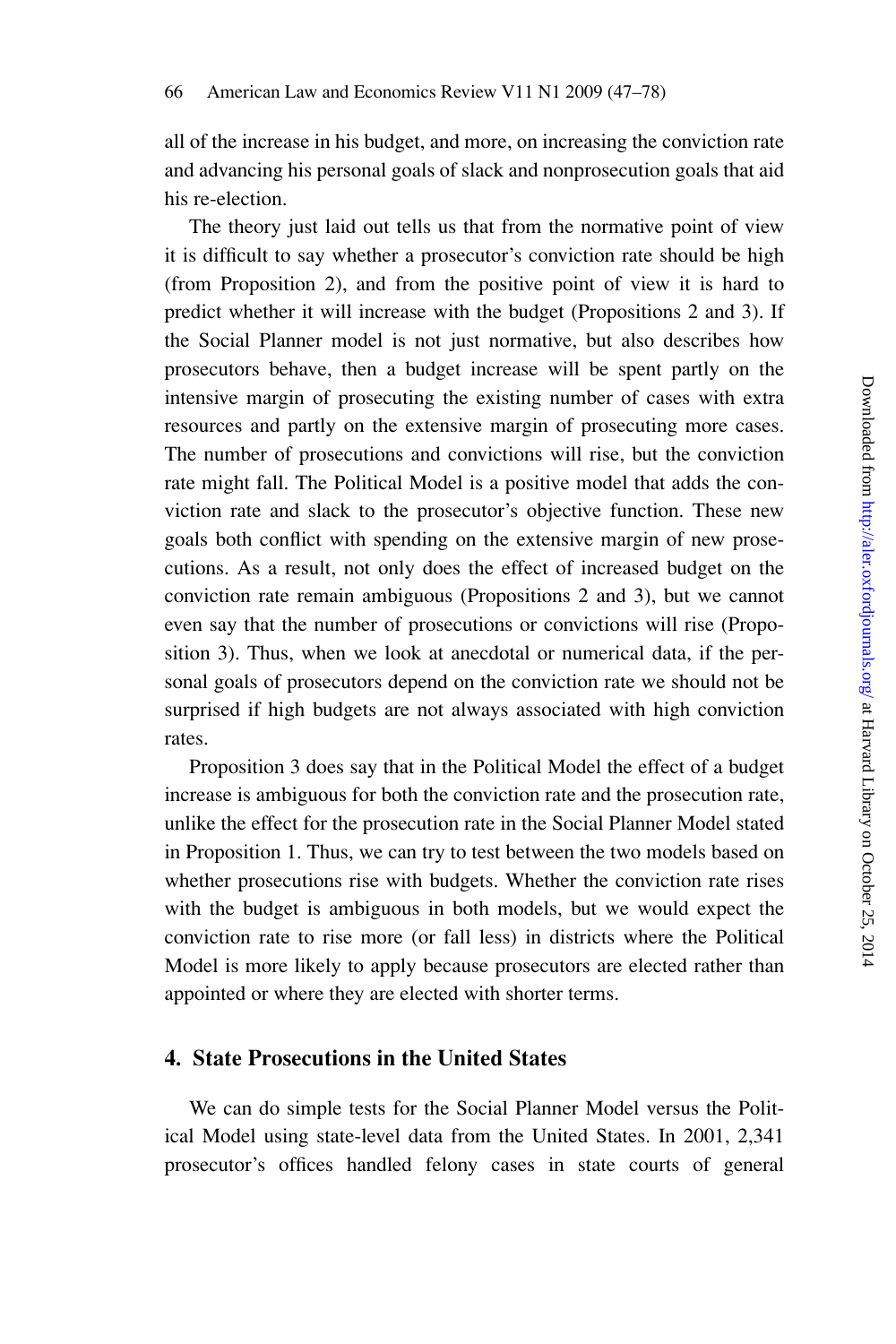

**Figure 4.** Prosecutorial Districts in the United States.

jurisdiction. They employed some 79,000 people and had a budget of about 4.7 billion dollars. The size of offices had increased markedly over the previous decade. From 1994 to 2001, budgets grew 61% after inflation, and the number of assistant prosecutors grew 26%. Of these offices, 1,809 employed full-time chief prosecutors and 532 had part-time chief prosecutors (in 29 states), an increase in the number of full-time chief prosecutors to 77% compared to the 53% in 1990. Figure 4, a map of the districts that also shows which had part-time prosecutors, shows that, as one might expect, districts tend to be bigger in rural areas, which also often only have part-time prosecutors.12 Three percent of the personnel were chief prosecutors, 30.5% were assistant prosecutors, and the rest were people such as support staff and investigators.

A full 87% of chief prosecutors were elected or appointed to four-year terms. Chief prosecutors are elected everywhere except Alaska, Connecticut, the District of Columbia, and New Jersey. In Alaska, Delaware, and

<sup>12.</sup> Figure 4 and the numbers in this and the next three paragraphs are from DeFrances (2002).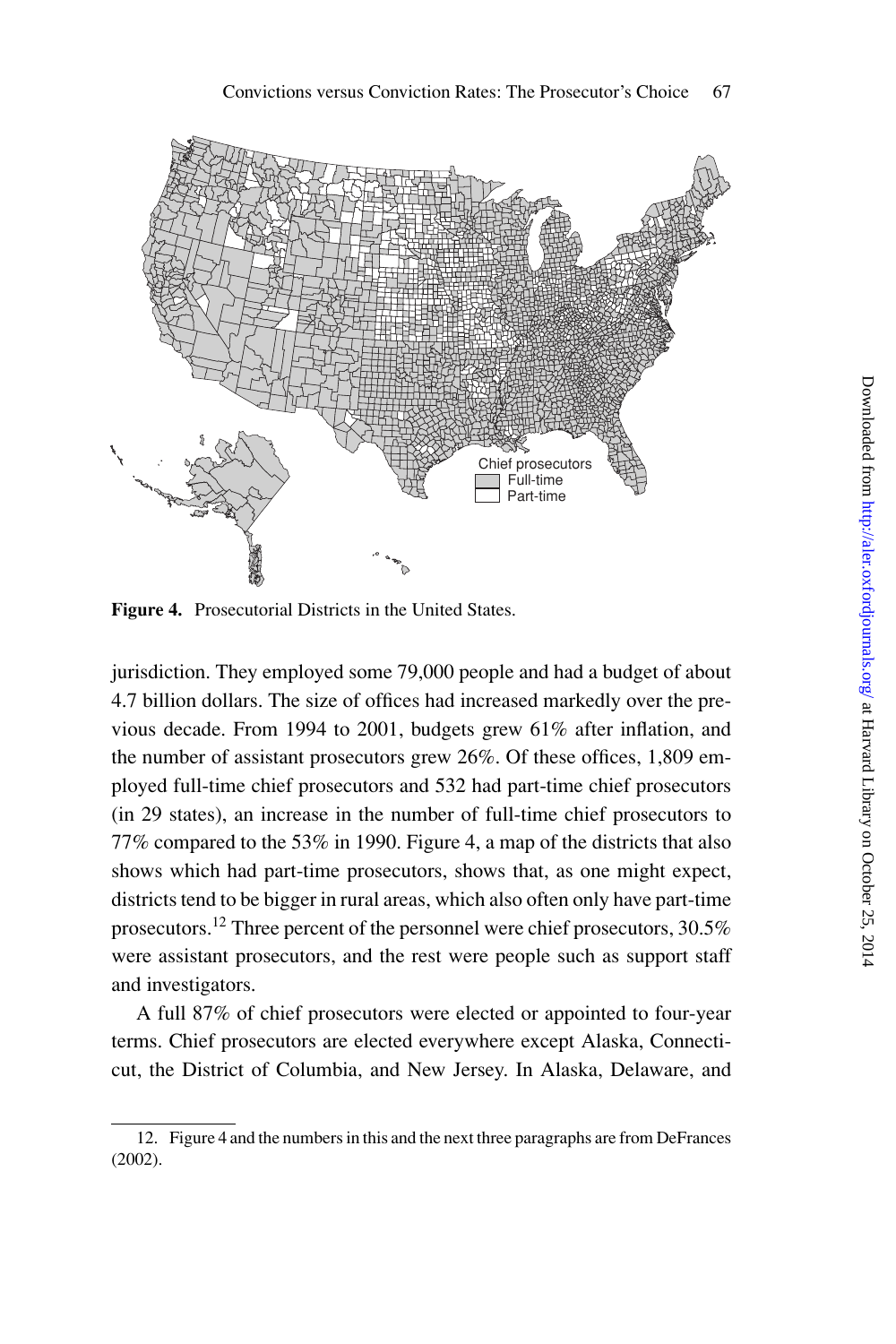Rhode Island, criminal prosecution is the primary responsibility of the state's attorney-general (appointed in Alaska and elected in Delaware and Rhode Island), and in the District of Columbia the U.S. Attorney has jurisdiction over felonies and misdemeanors.

Half of the offices received at least 85% of their funding from the county government, and a third relied entirely on the county. Half received some state funding, and 6% had their entire funding from the state. City governments and grant funds also supplied funding.

By definition, these offices handle felonies. The percentages of handling misdemeanors, juvenile matters, and traffic violations were 91%, 89%, and 84%, respectively. Fifty-one percent handled felony appeals (including 77% of the 34 with district populations of over one million), and 54% represented the government in civil suits. $^{13}$ 

# **5. Data and Endogeneity**

If we are to study American prosecutors, our unit of observation should be the state prosecutorial district. These are often the same as counties, but not always. Alaska, for example, has just one prosecutorial district but many counties; and some counties are split between prosecutorial districts.

Our task is to see what explains conviction rates and prosecution rates in this data.

Our source for variables involving prosecutors' offices (e.g. conviction rates, salaries) is the 2001 National Prosecutor's Survey by the Bureau of Justice Statistics, U.S. Department of Justice. This was a mail survey with telephone follow-up. Ninety-six percent of the 2,341 offices responded, and 98 did not. The Survey tried to find data on the 98 missing offices from secondary sources such as the county budget office. It also imputed missing values for various variables using the "hot deck" method, which copies values from observations having similar values for non-missing variables. These included 288 values for felony cases closed (DeFrances, 2002). The National Prosecutor's Survey occurs every few years, but in the 1992, 1994,

<sup>13.</sup> The distribution of these by size is interesting. The percentage of full-time prosecutors representing the government in civil suits was 41% in districts with over a million people, 27% in districts with between 250,000 and 1,000,000 people, and 51% in districts with fewer than 250,000 people. The figure for part-time prosecutors, however, was 75%.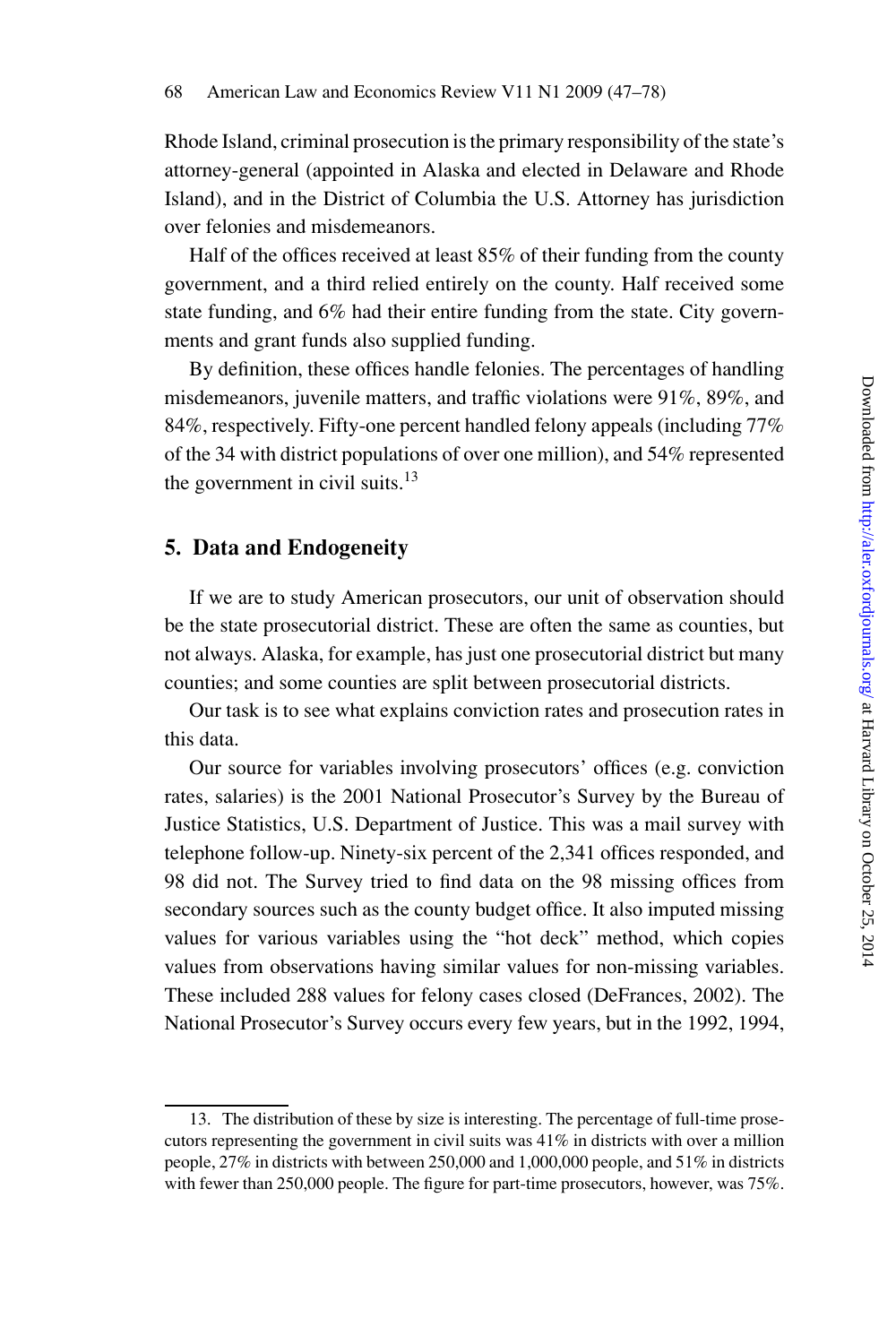1996, and 1998 surveys it only included a sample of about 300 districts, not the entire population of districts.

Our second major data source is the 2001 Uniform Crime Reporting Program Data of the Federal Bureau of Investigation, U.S. Department of Justice. This is published annually and contains detailed data on the amount of crime reported to police.

The crime data, which is arranged by county, is well known and much used; the prosecutor dataset, arranged by prosecutorial district, is much less known. Our dataset merges them, using the district as the unit of observation.

Another of our variables is a measure of political conservatism: the percentage of the November 2000 presidential vote received by George Bush. We also obtained demographic information, from the Bureau of Census. This includes information about population, racial composition of counties, per-capita income, median rent, population density, housing density, educational attainment of population in different counties, the age composition of population in different counties, and the total area of each county. Each of these variables was at the county level, which we aggregate to the level of prosecutorial districts that usually consist of several counties.

To see if the predictions from our theoretical model match the real world, we run regressions to explain the conviction rate (felony convictions divided by the number of prosecutions times 100) and the number of felony prosecutions. We run a tobit regression to explain the conviction rate because it always lies between 0 and 100  $(\%)$ , but least squares for the number of prosecutions. We use the number of prosecutions rather than the rate because we do not have data for all reported felony crimes, just the number of index crimes, whereas our number of prosecutions is for all felonies.

We dropped districts for which the Census of Prosecutors data reports conviction rates of greater than 100% or less than 0%. We also dropped the top 5% of the districts by population. These districts are drastically different in size from the rest, ranging in population from 537,000 to 9.51 million compared to a median of 34,000 for the other districts. We are left with 1,625 observations, of which about 1,400 contain values for all the variables we use in the regressions.

Table 1 shows summary statistics for the regression variables. In addition, note that 338 of the districts are in metropolitan areas and 14 of them have appointed prosecutors.

The prosecutorial budget and the number of index crimes might be endogenous, influenced by the conviction and prosecution rates. We have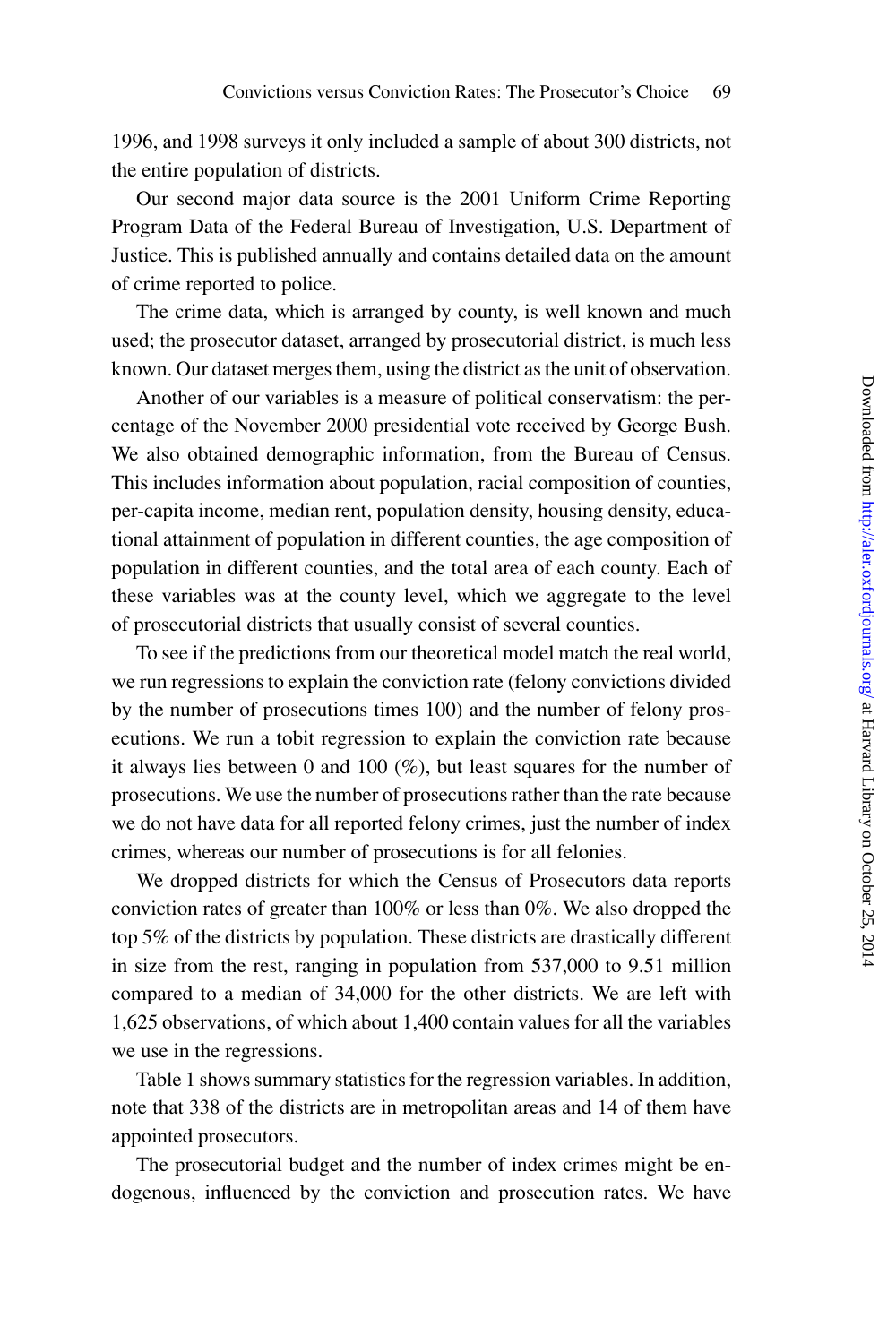|                                            |      |          | Percentile       |                  |        |         |
|--------------------------------------------|------|----------|------------------|------------------|--------|---------|
| Variable                                   | Mean | Min      | 25 <sub>th</sub> | 50 <sub>th</sub> | 75th   | Max     |
| Conviction Rate $(\% )$                    | 83   | $\Omega$ | 79               | 90               | 96     | 100     |
| Number of Felony Cases Closed              | 599  | 1        | 75               | 218              | 573    | 15,639  |
| Prosecutorial Budget (\$1,000s)            | 777  | 6        | 125              | 298              | 750    | 15.500  |
| Number of Index Crimes                     | 457  | $\Omega$ | 26               | 131              | 461    | 8,856   |
| Chief Prosecutor's Salary (\$1,000s)       | 77   | 11       | 52               | 80               | 99     | 150     |
| Years in Office                            | 9.14 | $\Omega$ | 4                | 7                | 14     | 40      |
| Term of Office                             | 4.11 |          | 4                | $\overline{4}$   | 4      | 10      |
| Population                                 | 444  | 12.905   | 34.010           | 67,577           | 82.341 | 537,484 |
| Presidential Vote for Bush in $2000\ (\%)$ | 59   | 19       | 51               | 58               | 66     | 91      |
| African-American Population $(\%)$         | 6.2  | $\Omega$ | 0.4              | 1.3              | 6.2    | 78      |

**Table 1.** Summary Statistics for 1,625 Prosecutorial Districts in 2001

accordingly used instrumental variables in our regressions. As instruments for the prosecutorial budget, we have used the aggregate pay of the fulltime and part-time employees and the total personal income of the district's population, both in logs. These instruments are correlated with the prosecutorial budget because the prosecutor gets most of his budget from the local government (a first-stage regression has an  $R^2$  of 0.22 and an *F*-statistic significant at well beyond the 0.01 level). They are beyond his control, unlike the prosecutorial budget, which he can request to increase in response to the difficulty in prosecution or conviction.

As instruments for crime the percentage of people who are employed, the percentage of males with no schooling, and housing density, all in logs. The first-stage regression has an  $R^2$  of 0.44 and an *F*-statistic significant at well beyond the 0.01 level. We did not use the percentage of African-American population as an instrument for crime because it is in the main regression. Since African-Americans are disproportionately both victims and perpetrators of crime, we might well expect a direct effect of race on the prosecutor's conviction rate (as Butler (1995) suggests), though its direction would be unclear.

## **6. Regression Results**

Proposition 1 says that in the Social Planner Model an increase in the prosecutor's budget increases his prosecution rate for a given crime rate, but Proposition 2 says that his conviction rate might either rise or fall.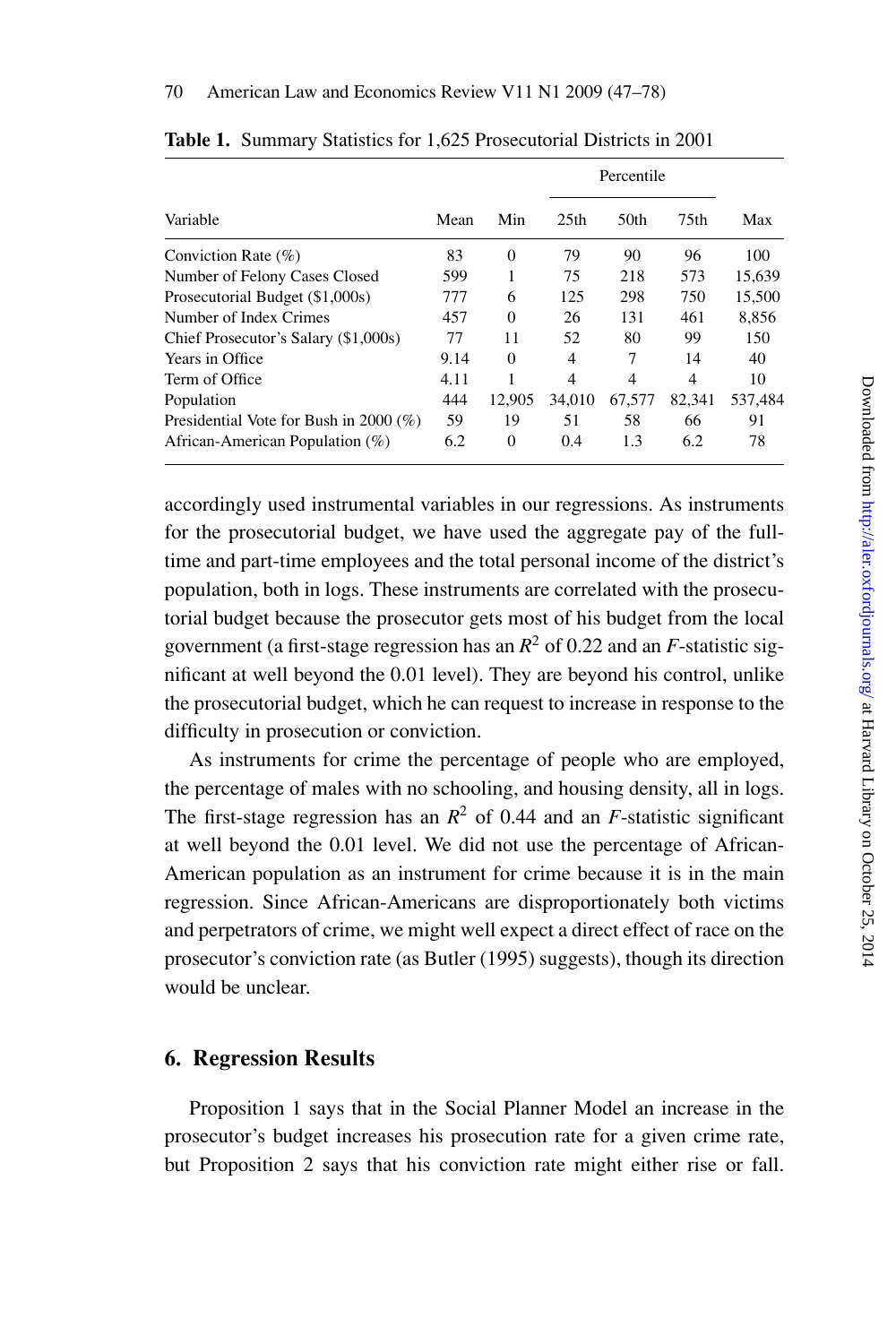|                                        | (1)        | (2)      | (3)        |
|----------------------------------------|------------|----------|------------|
| Prosecutorial Budget (\$ millions)     | 0.13       | $-7.07$  | $27.32**$  |
|                                        | (0.21)     | (1.18)   | (2.31)     |
| Number of Felony Cases Closed (1,000s) | $-2.72***$ | $-0.71$  | $-0.01***$ |
|                                        | (3.96)     | (0.45)   | (2.15)     |
| Chief Prosecutor's Salary (\$10,000s)  | $-0.56**$  | 0.13     | $-0.01$    |
|                                        | (2.43)     | (0.30)   | (1.27)     |
| Chief Prosecutor Appointed $(= 1)$     | $-4.56$    | 21.39    | $-114**$   |
|                                        | (0.71)     | (0.90)   | (2.29)     |
| Years in Office                        | $0.15*$    | $0.18**$ | 0.11       |
|                                        | (1.96)     | (2.09)   | (0.92)     |
| Term in Office                         | 1.06       | 0.79     | $1.70*$    |
|                                        | (1.59)     | (1.09)   | (1.65)     |
| Number of Index Crimes (1,000s)        | 0.13       | 7.39     | $-23.55**$ |
|                                        | (0.13)     | (1.02)   | (2.11)     |
| Metropolitan Area $(=1)$               | $-1.26$    | $-2.75$  | 2.75       |
|                                        | (0.87)     | (0.87)   | (1.14)     |
| African-American Population (%)        | $-0.07$    | $-0.21*$ | 0.35       |
|                                        | (1.33)     | (1.73)   | (1.52)     |
| Constant                               | $85.37***$ | 82.95*** | 75.59***   |
|                                        | (25.81)    | (23.79)  | (17.08)    |

**Table 2.** Explaining the Conviction Rate across Prosecutorial Districts

*Notes:* These are marginal effects. 2001 data;  $n = 1.625$ . In parentheses are *z*-statistics. <sup>\*</sup>, \*\*, and <sup>∗∗∗</sup> indicate significance at the 10%, 5%, and 1% levels. All regression use tobit with an upper limit of 100 for the conviction rate and include three regional dummies. In regression (1) no explanatory variables are endogenous, in regression (2) prosecutorial budget and index crime are endogenous, and in regression (3) only budget is endogenous. Regression (2) uses Stata's two-step option. Robust standard errors are used in (1) and (3). See the text for discussion of the instruments and the two-step option.

Proposition 3 says that in the Political Model the effect of a budget increase is ambiguous for both the conviction rate and the prosecution rate. We can test between the two models based on whether prosecutions rise with budgets. Whether conviction rates rise with budgets is ambiguous in both models, but we would expect the conviction rate to rise more (or fall less) in districts where the Political Model seems more likely to apply because prosecutors are elected rather than appointed or where they are elected with shorter terms.

Table 2 looks at how the conviction rate is related to the prosecutor's budget, the number of prosecutions, and other variables. Regression (1) uses tobit. Regression (2) uses tobit with instrumental variables for both budget and crime as described above, while Regression (3) instruments only for the prosecutorial budget. Maximization of the likelihood in regression (2) would not converge, so Stata's two-step estimator was used instead. The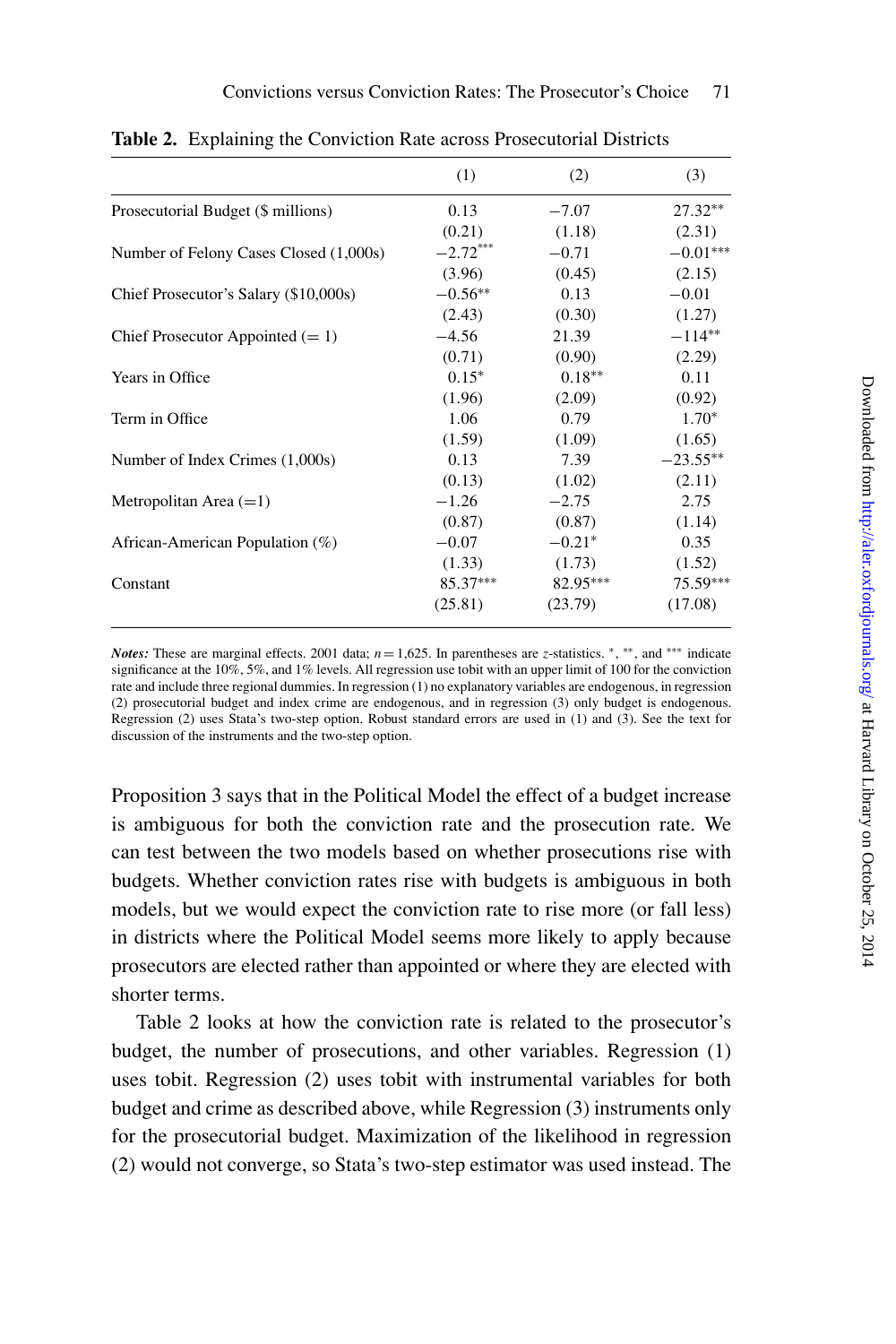coefficients from two-step regressions are not comparable to the standard maximimum likelihood technique, but it is valid for the purpose of testing the instruments. A Wald chi-squared test applied to regression (2) cannot reject the exogeneity of budget and crime. We therefore prefer regression (3), in which only the budget is endogenous, and where a Wald test does reject exogeneity of the budget (at the  $2.1\%$  significance level).<sup>14</sup> We also tested the residuals from (3) for correlation with district population and found no significant correlation.

In regression (3), the conviction rate does rise with the budget, keeping the number of prosecutions (the "cases closed" variable) constant. The statistical significance is well above the 5% level. If one calculates the elasticities of how the conviction rate changes with respect to the budget (using the STATA mfx command evaluated at the median), it is 0.11: a 10% rise in the budget increases the conviction rate by 1.1%. If the conviction rate is at the median of 90%, a rise in the budget by 10% will increase it to 90.90%. That amount may not seem large, but given the high rate of diminishing returns we would expect in the process of prosecution it is not surprising. We should note, too, that in regression (1), which assumes that the prosecutor's budget does not depend on the desired conviction rate, the budget is not statistically significant as an influence on the conviction rate.

The conviction rate also falls with the number of prosecutions (the "cases closed" variable), at a very significant level statistically. This is not an implication of the theory, but one of its assumptions. Yet if one calculates the elasticity of how the conviction rate changes with respect to prosecutions, it is only −0.031: a 10% rise in the number of prosecutions reduces the conviction rate by 0.31%. If the conviction rate is at the median of 90%, a rise in the number of prosecutions by 10% will reduce it to about 87.27%. What our statistical significance establishes is that the size of the effect is definitely small, if nonzero. This implies that in the average U.S. district the prosecutor has a large enough stock of potential cases that increasing his number of prosecutions would scarcely reduce his conviction rate. We conclude from the budget and number of prosecutions coefficients that the chief limiting factor for the number of prosecutions is the fixed cost of an additional prosecution.

<sup>14.</sup> A Wald test on a regression that instrumented only for crime (unreported here) could not reject its exogeneity.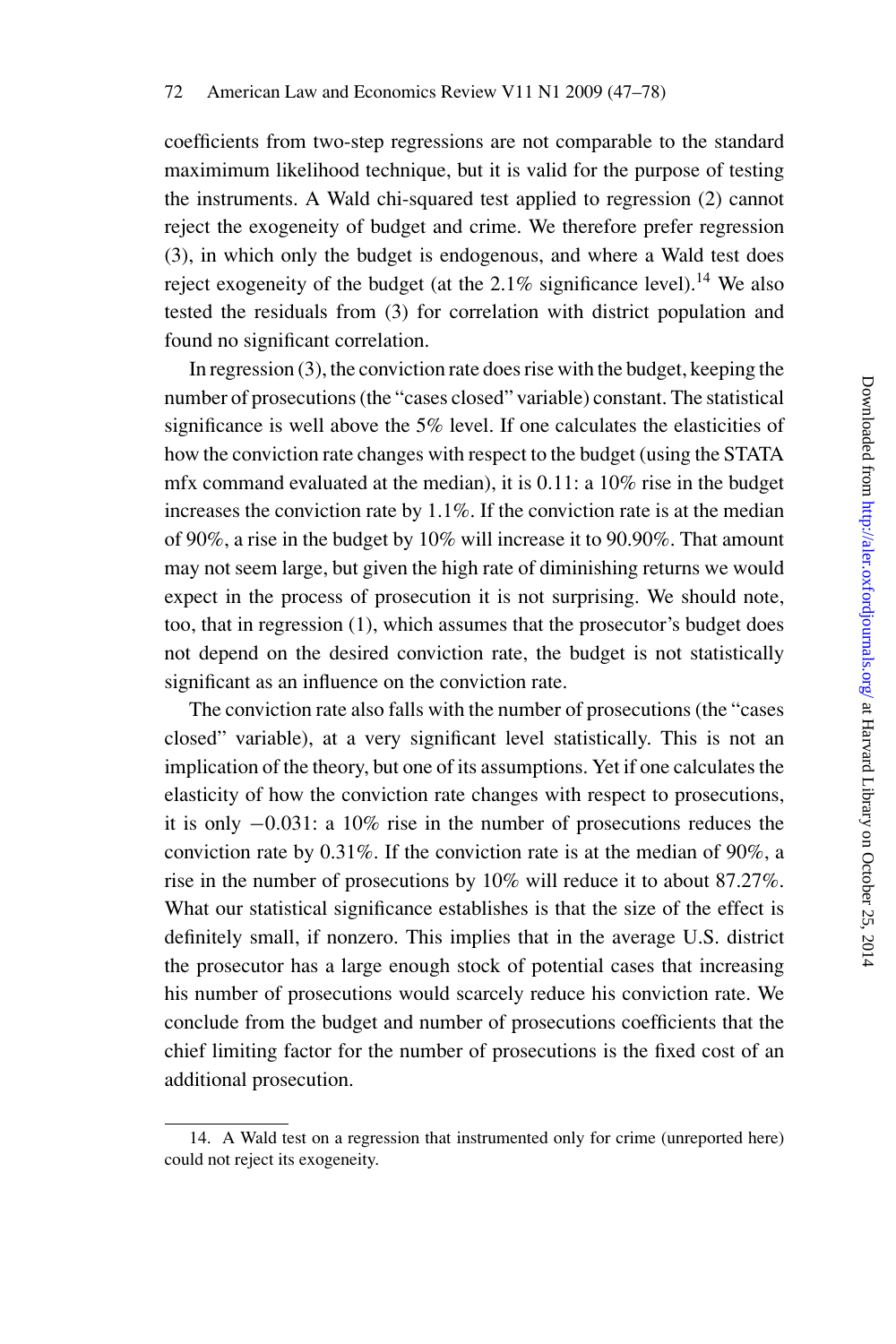The chief prosecutor's salary and years in office are insignificant in Table 2. Whether the chief prosecutor is appointed is highly significant, both statistically and in magnitude. As the Political Model would predict, appointed prosecutors, less worried about poorly informed public opinion, have lower conviction rates. The Political Model predicts that the effect of a longer term of office would also be negative because it would ease voter pressure, but it comes in positive and marginally significant at the 10% level. We have no explanation for this.

The other variables in the regression are control variables that do not help distinguish between the Social Planner Model and the Political Model. The amount of crime reduces the conviction rate in specification (3). The values of the other control variables are insignificantly different from zero except for the regional dummy South, which has a positive effect on the conviction rate (at the 5.4% significance level). In particular, the percentage of the population that is black does not significantly increase or reduce the conviction rate.

Table 3 looks at how the number of prosecutions changes with the budget and other variables. Since this variable is not bounded as conviction rate is by the upper limit of 100%, we use simple least squares instead of tobit. As in Table 2, no explanatory variables are endogenous in the first column, both budget and crime are instrumented in the second, and budget alone is instrumented in the third. Since these are least squares regressions rather than tobit, a Hausman specification test is appropriate instead of the Wald test. We find we cannot reject exogeneity of either or both crime and budget (the significance levels are 0.45 for budget, 0.50 for crime, and 0.50 for both). We will take column (1) as our preferred regression. Columns (1) and (3), however, have similar patterns of statistical significance, so whether or not we instrument for the budget makes little difference.

In Table 3, the prosecutor's budget does have a highly significant effect on the number of prosecutions, with an elasticity of 25%. This regression holds constant the population, which naturally also has a positive effect. The amount of crime has an insignificant effect, conditioning on budget and population. Districts with more crime (but the same budget) do not seem to have more prosecutions.

Of the political variables, the chief prosecutor's salary and whether he is appointed have no effect, but the longer he is in office, the fewer the number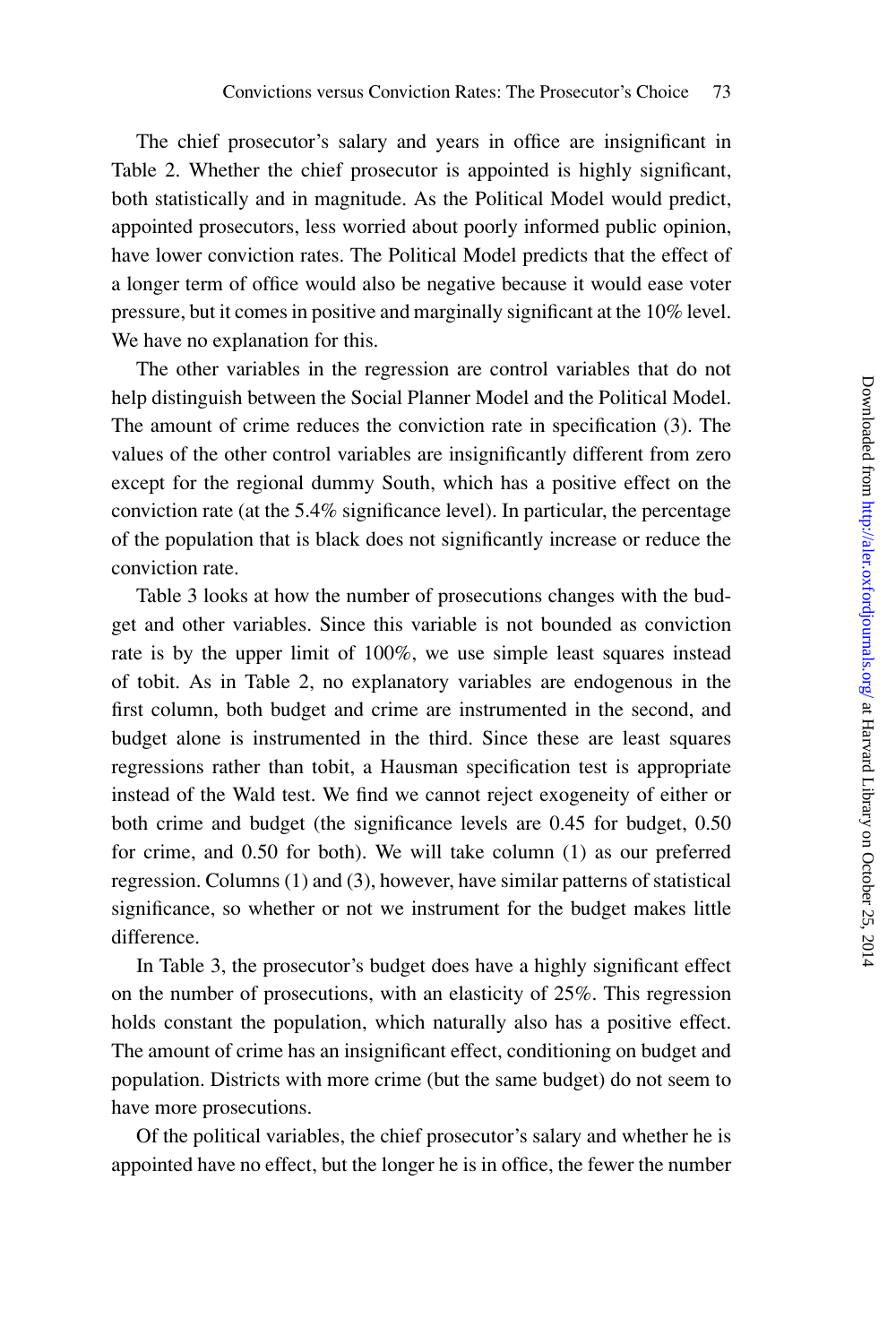|                                        | (1)        | (2)       | (3)        |
|----------------------------------------|------------|-----------|------------|
| Prosecutorial Budget (\$ millions)     | $179.15**$ | $-82.36$  | 390.33*    |
|                                        | (2.55)     | (0.35)    | (1.70)     |
| Chief Prosecutor's Salary (\$10,000's) | $-7.86$    | 5.70      | $-10.77$   |
|                                        | (0.76)     | (0.27)    | (0.96)     |
| Chief Prosecutor Appointed $(=1)$      | $-570.46$  | 439.21    | $-1263.96$ |
|                                        | (1.25)     | (0.39)    | (1.34)     |
| Years in Office                        | $-4.29*$   | $-4.58$   | $-4.88*$   |
|                                        | (1.74)     | (1.62)    | (1.74)     |
| Term of Office                         | 27.13      | 3.68      | 39.61      |
|                                        | (0.83)     | (0.08)    | (1.24)     |
| Population (1000's)                    | $5.59***$  | 5.00      | $3.72**$   |
|                                        | (4.02)     | (1.33)    | (2.16)     |
| Number of Index Crimes (1,000's)       | 69.47      | 548.75    | $-41.63$   |
|                                        | (0.46)     | (0.77)    | (0.23)     |
| African-American Population (%)        | $18.75***$ | $14.20**$ | $20.74***$ |
|                                        | (5.41)     | (2.42)    | (4.91)     |
| Vote for Bush in $2000\ (\%)$          | 2.65       | 0.34      | 4.18       |
|                                        | (1.18)     | (0.09)    | (1.28)     |
| Metropolitan Area $(=1)$               | $-68.39$   | $-78.22$  | $-35.65$   |
|                                        | (0.89)     | (0.92)    | (0.49)     |
| Constant                               | $-192.92$  | 10.90     | $-336.72$  |
|                                        | (1.05)     | (0.03)    | (1.33)     |

**Table 3.** Explaining the Number of Prosecutions across Prosecutorial Districts

*Notes:* 2001 data;  $n = 1,625$ . In parentheses are *z*-statistics. \*,\*\*, and \*\*\* indicate significance at the 10%, 5%, and 1% levels. All regressions use least squares and include three regional dummies, not reported. In regression (1) no explanatory variables are endogenous, in regression (2) prosecutorial budget and index crime are endogenous, and in regression (3) only budget is endogenous. Robust standard errors are used. See the text for discussion of the instruments.

of prosecutions, an elasticity of 6.7% that is marginally significant. Thus, this regression lends mild support to the Political Model.

Of the control variables, being more Republican or in a metropolitan area has no significant effect. The South and West prosecute more than the Northeast and Midwest. The percentage of African-American has a highly significant positive effect.

Conviction rates do rise with prosecution budgets and are higher where prosecutors are elected rather than appointed and where terms of office are shorter. The number of prosecutions also rises with the budget, but falls with the prosecutor's tenure in office. Overall, this lends mild support to the Political Model over the Social Planner Model. As predicted by both of the models, the conviction rate falls with the number of prosecutions, but it falls very slightly.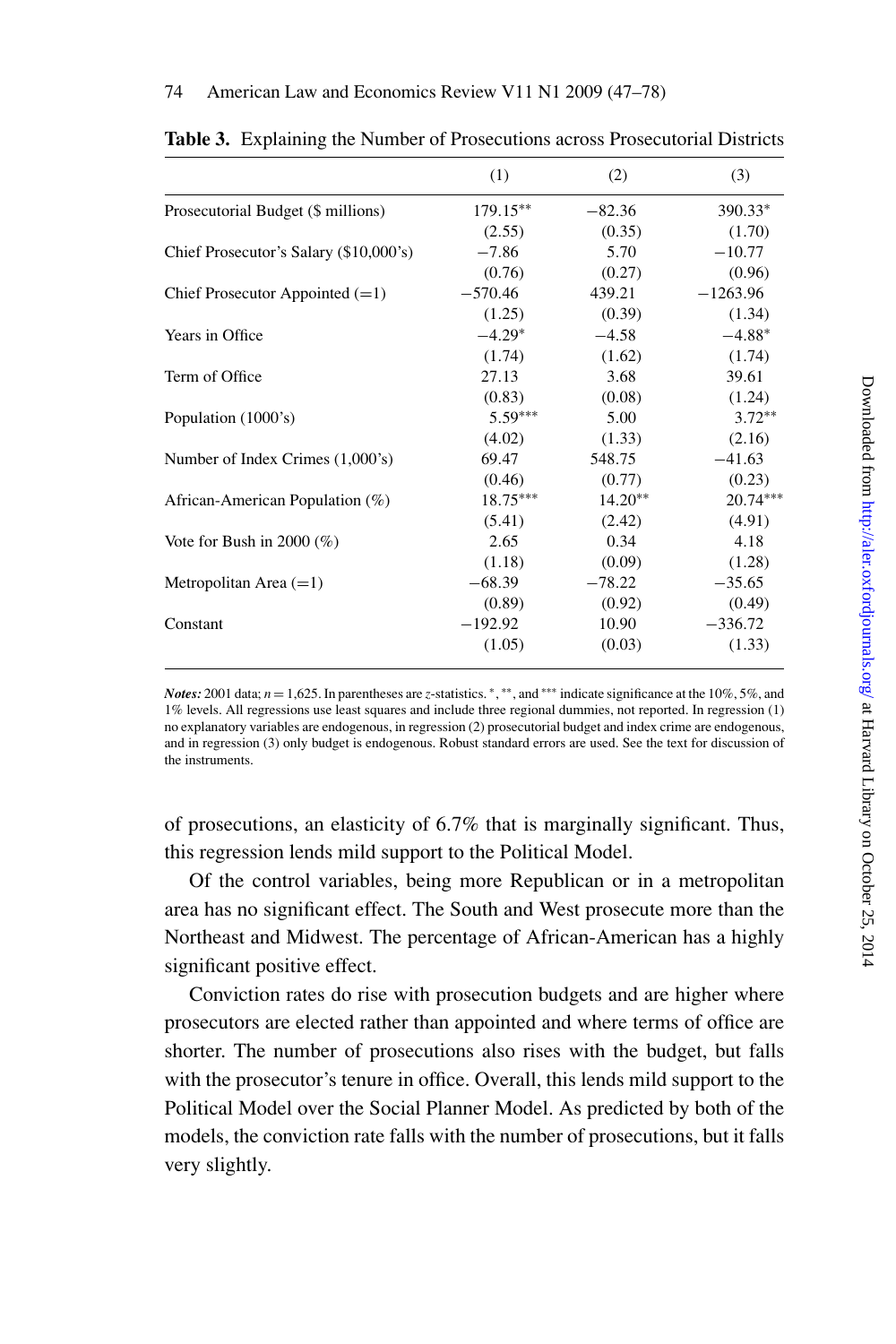The theoretical model established that the conviction rate might actually fall with the prosecutor's budget because the larger budget causes him to pursue more difficult cases. The conviction rate regressions in Table 2 would not detect this, because they condition on the number of cases prosecuted. If instead we simply look at the correlation between the conviction rate and the prosecutor's budget per capita, it is −0.029, which is indeed negative, but tiny. Another approach is to see how the conviction rate depends on the budget when we condition on all of our explanatory variables except for budget. This can be done by repeating regression (3) of Table 2 but omitting cases prosecuted as an explanatory variable. The result is that the budget comes in positive and significant, as before. That makes sense, since the effect of the number of prosecutions we found in regression (3) was tiny, an elasticity of −3.1%, so that if the elasticity of prosecutions with respect to budget is the 25% we found in Table 3's regression (3), the negative indirect effect of more prosecutions is still less than the positive direct effect of the budget on the conviction rate. Thus, the theoretical possibility of the conviction rate falling with an increase in the prosecutor's budget is not an empirical actuality in our U.S. data.

### **7. Conclusions**

A prosecutor's high conviction rate may not be a sign that he is tough on crime and doing a good job. Instead, he might just be taking easy cases and letting too many criminals go without prosecuting them. We have explored the implications of this idea for a theory of prosecutors and used it to think about prosecutions in Japan and the United States. Prosecutors have a choice between using extra resources to prosecute their current level of cases harder, the intensive margin, or to increase the prosecution rate, the extensive margin. A social planner would want both margins increase if the budget expands. Prosecutors are agents of the voters, however, which means they are subject to the temptation of agency slack and that they are monitored using imperfect summary statistics such as the conviction rate. As a result, we do not necessarily see increases in the budget spent on increasing the conviction rate, or even on increasing the prosecution rate. This may be particularly true for prosecutors who are elected, as in most of the United States, but appointed. Japanese prosecutors seem, with their low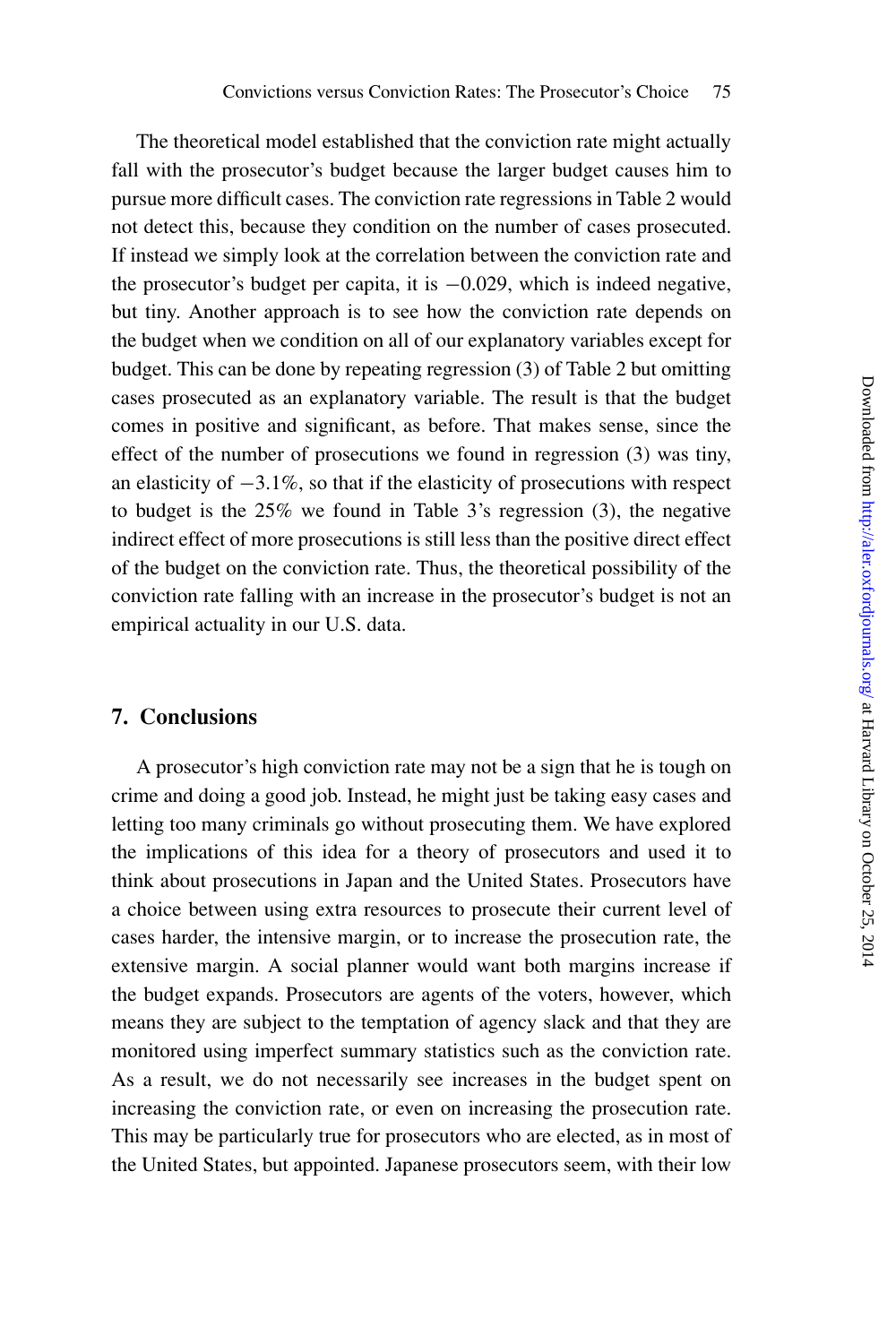budget compared to American prosecutors, to have low prosecution rates and high conviction rates. We do find that higher budgets are associated with both higher amounts of prosecution and higher conviction rates conditioning on the amount of prosecution. We also find that appointed prosecutors in the United States do have lower conviction rates than elected ones and that those with longer tenure in office prosecute fewer cases.

# **References**

- Adelstein, Richard. 1978a. "The Plea Bargain in Theory: A Behavioral Model of the Negotiated Guilty Plea," 44 *Southern Economic Journal* 488– 503.
- Adelstein, Richard. 1978b. "The Negotiated Guilty Plea: A Framework for Analysis," 53 *New York University Law Review* 783–834.
- Albonetti, Celesta. 1986. "Criminality, Prosecutorial Screening, and Uncertainty: Toward a Theory of Discretionary Decision Making in Felony Case Processings," 24 *Criminology* 623–44.
- Baker, Scott. and Claudio Mezzetti. 2001. "Prosecutorial Resources, Plea Bargaining, and the Decision to Go to Trial," 17 *Journal of Law, Economics and Organization* 149–67.
- Boylan, Richard. 2004a. "Do the Sentencing Guidelines Influence the Retirement Decisions of Federal Judges?" 33 *Journal of Legal Studies* 231–53.
- Boylan, Richard. 2004b. "Salaries, Turnover, and Performance in the Federal Criminal Justice System," 47 *Journal of Law and Economics* 75–92.
- Boylan, Richard. 2005. "What Do Prosecutors Maximize? Evidence from the Careers of U.S. Attorneys," 7 *American Law and Economics Review* 379–402.
- Butler, Paul. 1995. "Racially Based Jury Nullification: Black Power in the Criminal Justice System," 105 *Yale Law Journal* 677–725.
- Cowling, Allen. "Basic Criminal Procedure from Arrest through Trial," http://www.allencowling.com/false04B.htm.
- DeFrances, Carol. 2001. "State Court Prosecutors in Large Districts, 2001," NCJ 191206 (December 2001).
- DeFrances, Carol. 2002. "Prosecutors in State Courts, 2001, National Survey of Prosecutors," (NCJ-193441), http://www.ojp.usdoj.gov/bjs/abstract/psc01.htm (May 2002).
- DeFrances, Carol. 2003. "State Court Prosecutors in Small Districts, 2001," U.S. Department of Justice, Bureau of Justice Statistics, NCJ 196020. http://www.ojp.usdoj.gov/bjs/abstract/scpsd01.htm (January 2003).
- DeFrances, Carol J., and Steadman G. 1998. "Prosecutors in State Courts, 1996," Washington, DC, U.S. Department of Justice, Office of Justice (July 1998).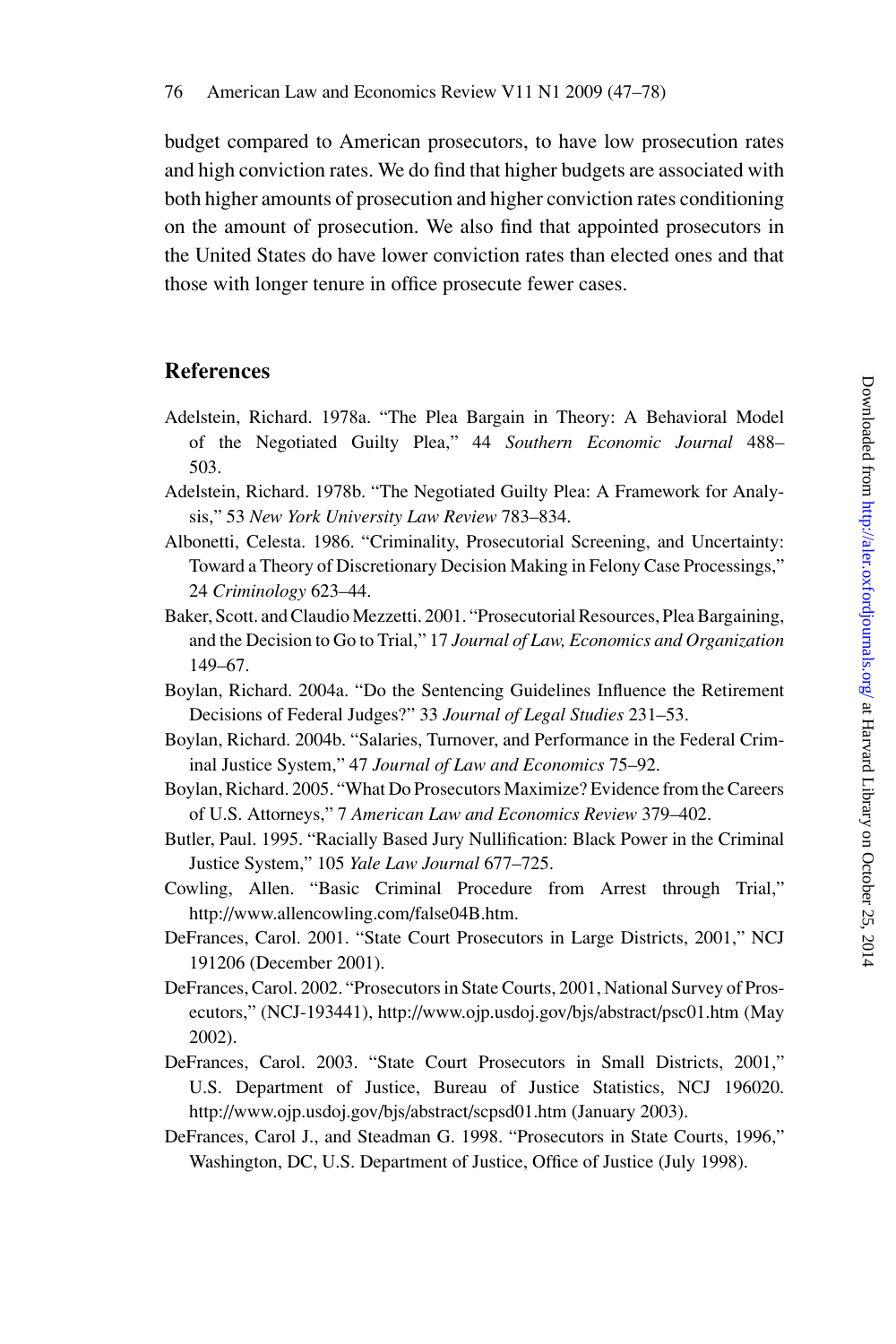- Forst, Brian, and Kathleen Brosi. 1977. "A Theoretical and Empirical Analysis of the Prosecutor," 6 *Journal of Legal Studies* 177–91.
- Glaeser, Edward, D. Kessler, and Ann Piehl. 2000. "What Do Prosecutors Maximize? An Analysis of the Federalization of Drug Crimes," 2 *American Law and Economics Review* 259–90.
- Gordon, Sanford, and Gregory Huber. 2007. "The Effect of Electoral Competitiveness on Incumbent Behavior," 2 *Quarterly Journal of Political Science* 107–38.
- Huber, Gregory, and Sanford Gordon. 2002. "Citizen Oversight and the Electoral Incentives of Criminal Prosecutors," 46 *American Journal of Political Science* 334–51.
- Huber, Gregory, and Sanford Gordon. 2004. "Accountability and Coercion: Is Justice Blind When It Runs for Office?, " 48 *American Journal of Political Science* 247– 63.
- Johnson, David. 2001. *The Japanese Way of Justice: Prosecuting Crime in Japan*. Oxford: Oxford University Press.
- Landes, William. 1971. "An Economic Analysis of the Courts," 14 *Journal of Law and Economics* 61–107.
- Miceli, Thomas. 1990. "Optimal Prosecution of Defendants Whose Guilt Is Uncertain," 6 *Journal of Law, Economics, & Organization* 189–201.
- Miceli, Thomas. 1996. "Plea Bargaining and Deterrence: An Institutional Approach," 3 *European Journal of Law and Economics* 249–64.
- Misner, Robert. 1996. "Recasting Prosecutorial Discretion," 86 *Journal of Criminal Law and Criminology* 717–77.
- Mott, Nicole. 2002. "Part II: The Role of Juries in State Courts," in Brian Ostrom, Neal B. Kauder, and Robert C. LaFountain, eds. *Examining the Work of State Courts, 2001* (Williamsburg, VA: National Center for State Courts, 2002) http://www.ncsconline.org/d\_research/CSP/2001\_Files/2001\_Front\_Matter.pdf.
- Myers, Martha, and John Hagan. 1979. "Private and Public Trouble: Prosecutors and the Allocation of Court Resources," 26 *Social Problems* 439–51.
- Posner, Richard. 1998. *Economic Analysis of Law*, 5th ed., Section 22.3. New York: Aspen.
- Priest, George, and Benjamin Klein. 1984. "The Selection of Disputes for Litigation," 13 *Journal of Legal Studies* 1–55.
- Rainville, Gerard. 2001. "An Analysis of Factors Related to Prosecutor Sentencing Preferences," 12 *Criminal Justice Policy Review* 295–310.
- Ramseyer, J. Mark, and Eric Rasmusen. 2001. "Why Is the Japanese Conviction Rate So High?" 30 *Journal of Legal Studies* 53–88.
- Ramseyer, J. Mark and Eric Rasmusen 2003. *Measuring Judicial Independence: The Political Economy of Judging in Japan*. Chicago: The University of Chicago Press.
- Reinganum, Jennifer. 1988. "Plea Bargaining and Prosecutorial Discretion," 78 *American Economic Review* 713–28.